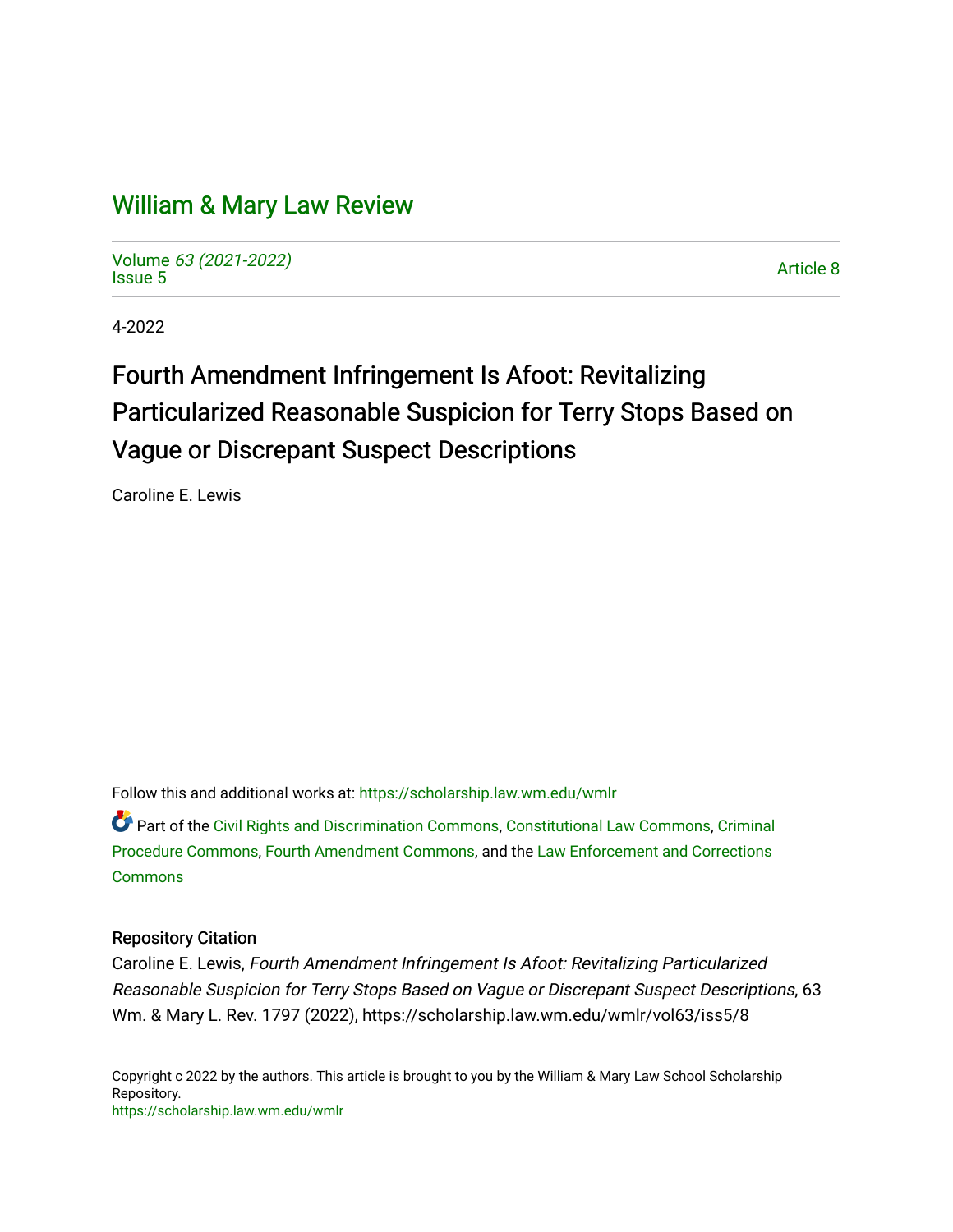## FOURTH AMENDMENT INFRINGEMENT IS AFOOT: REVITALIZING PARTICULARIZED REASONABLE SUSPICION FOR *TERRY* STOPS BASED ON VAGUE OR DISCREPANT SUSPECT DESCRIPTIONS

# TABLE OF CONTENTS

| INTRODUCTION                                                                       | 1799 |
|------------------------------------------------------------------------------------|------|
| I. THE FOURTH AMENDMENT, TERRY STOPS, AND                                          |      |
| REASONABLE SUSPICION                                                               | 1802 |
| II. WHEN PHYSICAL DESCRIPTIONS CONTRIBUTE TO                                       |      |
| REASONABLE SUSPICION                                                               | 1806 |
| A. Distinctive Considerations of the Physical Description                          |      |
| Factor in Active Suspect Searches.                                                 | 1806 |
| B. Courts' High Tolerance for Vague or Discrepant                                  |      |
| Suspect Descriptions that Contribute to Reasonable                                 |      |
| Suspicion for a Terry Stop                                                         | 1808 |
| C. Courts' Low Tolerance for Vague or Discrepant                                   |      |
| Suspect Descriptions that Contribute to Reasonable                                 |      |
| Suspicion for a Terry Stop                                                         | 1811 |
| III. THE IMPORTANCE OF PARTICULARIZED SUSPICION IN THE                             |      |
| CONTEXT OF SUSPECT DESCRIPTIONS                                                    | 1814 |
| A. A Narrowly Crafted Reasonable Suspicion Standard                                |      |
| $Is \, Critical \, \ldots \ldots \ldots \ldots \ldots \ldots \ldots \ldots \ldots$ | 1816 |
| 1. The Harms of Terry Stops and the Disparate Policing                             |      |
| and Stops of Racial Minorities                                                     | 1816 |
| 2. Other Terry Stop Reasonable Suspicion Factors                                   |      |
| with Particularization Problems                                                    | 1818 |
| B. Courts' Tolerance for Vague or Discrepant Suspect                               |      |
| Descriptions in Reasonable Suspicion Determinations                                |      |
|                                                                                    | 1820 |
| C. Courts' High Tolerance Allows for Infringement of                               |      |
| Individuals' Fourth Amendment Rights, and the Standard                             |      |
|                                                                                    | 1822 |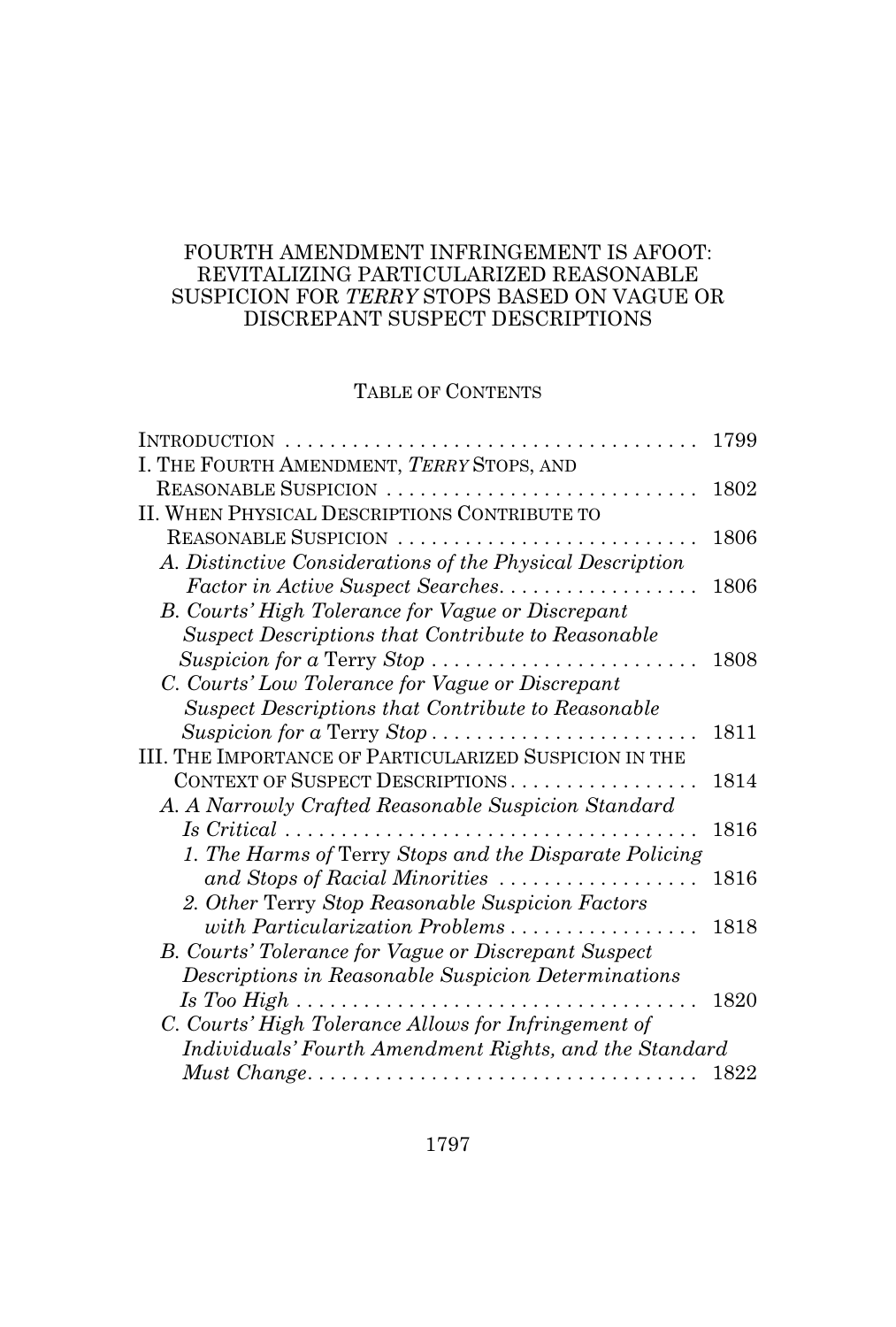| 1798 | WILLIAM & MARY LAW REVIEW                               | [Vol. 63:1797 |  |
|------|---------------------------------------------------------|---------------|--|
|      | IV. HOW COURTS SHOULD WEIGH THE SUSPECT DESCRIPTION     |               |  |
|      | FACTOR IN REASONABLE SUSPICION DETERMINATIONS  1824     |               |  |
|      |                                                         |               |  |
|      | B. Counterargument: Public Safety Will Suffer if Police |               |  |
|      |                                                         |               |  |
|      |                                                         |               |  |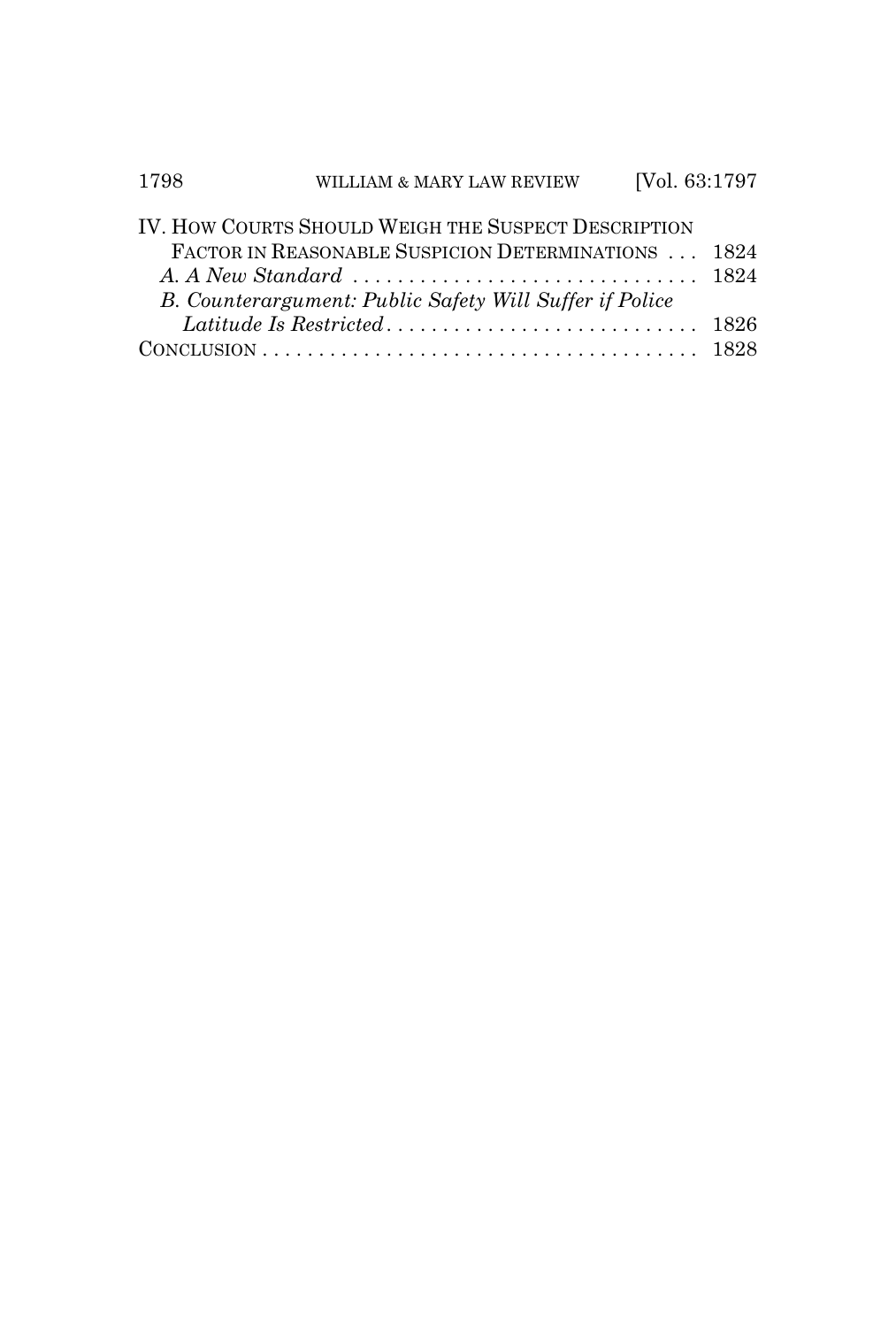#### **INTRODUCTION**

On Lawrence Harbin's walk home one Monday night, police officers began to trail close behind him in their cruiser.<sup>1</sup> The officers followed Mr. Harbin for a brief period, and he soon made it to his home in Alexandria, Virginia, stepping onto his front porch.<sup>2</sup> As Mr. Harbin stepped inside his living room, he heard police officers yell to him through the open front door, ordering him to stop and stay in place.3 He turned to find an officer ordering him to put his hands where the officers could see them.<sup>4</sup> Mr. Harbin complied and, moving carefully to the porch, began to explain to the officers who he was.<sup>5</sup> Officers responded by reinstructing him to keep his hands up, and one officer approached him with his hand ready on his holstered firearm.<sup>6</sup>

Mr. Harbin's wife emerged from their home, insisting to the officers that he was her husband.<sup>7</sup> There on his front porch, an officer patted down Mr. Harbin, finding no weapons.<sup>8</sup> The officer asked Mr. Harbin for identification, which he produced.<sup>9</sup> It was then that an officer asked Mr. Harbin, "Did I see you at 7-Eleven[?] Oh! It must have been someone else. We are stopping everybody—and are not taking any chances."<sup>10</sup> The officers then left.<sup>11</sup>

About thirty or forty minutes prior to these events, and a few blocks away from Mr. Harbin's home, officers had received a report that a man brandished a gun at a 7-Eleven and fled on foot.<sup>12</sup> The officers spotted Mr. Harbin walking home and thought he might be that man.13 However, the gun-brandishing suspect was described as

2. *Id.* at 70. 3. *Id.*

- 11. *Id.*
- 12. *Id.* at 69.
- 13. *See id.*

<sup>1.</sup> Harbin v. City of Alexandria, 712 F. Supp. 67, 69 (E.D. Va. 1989), *aff'd*, 908 F.2d 967 (4th Cir. 1990).

<sup>4.</sup> *Id.*

<sup>5.</sup> *Id.*

<sup>6.</sup> *Id.*

<sup>7.</sup> *Id.*

<sup>8.</sup> *Id.*

<sup>9.</sup> *Id.* 10. *Id.*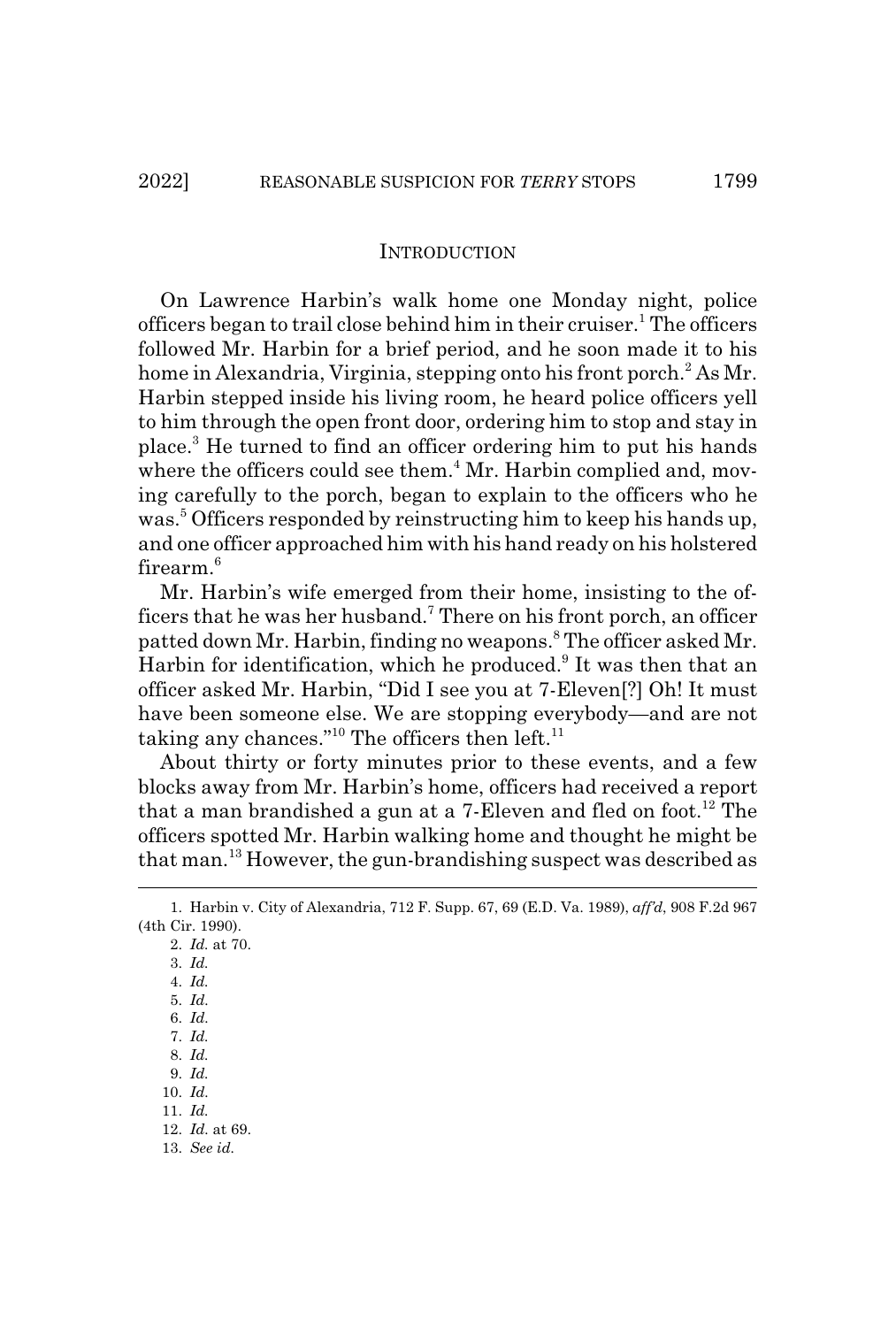a six-foot-three-inch tall Black man of large and stocky build, wearing a blue knit cap and a waist-length blue jacket that may have been a ski parka.<sup>14</sup> Mr. Harbin was a Black man of average build and was wearing a two-tone gray and black jacket, brown business dress pants, brown dress shoes, a white shirt, a light gray sweater, and no cap.15

Displeased with the ordeal to which the police officers subjected him, Mr. Harbin decided to sue the police and the city for civil rights violations, representing himself pro se.16 He asserted that the police had little reason to think that he was the gun-brandishing man from earlier in the night, and they indeed had the wrong man.<sup>17</sup> However, he would see little relief as the federal district court found "ample" support for upholding the officers' actions—the stop and frisk of Mr. Harbin on his front porch "f[e]ll well within *Terry*."18

In *Terry v. Ohio*, the Supreme Court granted law enforcement broad power to perform a limited stop and search of someone when an officer has reasonable suspicion that the person is engaged in criminal activity.19 The resulting "*Terry* stop" created a way for police officers to investigate a suspicious person without requiring full probable cause for an arrest.<sup>20</sup> The officer need only have "reasonable suspicion supported by articulable facts"<sup>21</sup> based on the circumstances and the officer's policing "experience that criminal activity may be afoot."22 Reasonable suspicion is—by design—a broad standard, deferential to police officers' judgment.<sup>23</sup> Law enforcement officers across the United States employ this powerful tool extensively, performing millions of *Terry* stops each year.<sup>24</sup>

<sup>14.</sup> *Id.*

<sup>15.</sup> *Id.*

<sup>16.</sup> *Id.* at 68.

<sup>17.</sup> *See id.* at 71.

<sup>18.</sup> *Id.*

<sup>19.</sup> *See* 392 U.S. 1, 30 (1968).

<sup>20.</sup> *See id.* at 27.

<sup>21.</sup> United States v. Sokolow, 490 U.S. 1, 7 (1989) (citing *Terry*, 392 U.S. at 30).

<sup>22.</sup> *Terry*, 392 U.S. at 30.

<sup>23.</sup> *See id.* at 10-12; Tracey Maclin, Terry v. Ohio*'s Fourth Amendment Legacy: Black Men and Police Discretion*, 72 ST. JOHN'S L. REV. 1271, 1278 (1998).

<sup>24.</sup> *See* Ben Grunwald & Jeffrey Fagan, *The End of Intuition-Based High-Crime Areas*, 107 CALIF. L. REV. 345, 347 n.1 (2019). In New York City alone, about half-a-million people are stopped annually. 4 WAYNE R. LAFAVE, SEARCH AND SEIZURE: A TREATISE ON THE FOURTH AMENDMENT § 9.2(f) n.296 (6th ed. 2020). In Seattle, a city with less than one-tenth the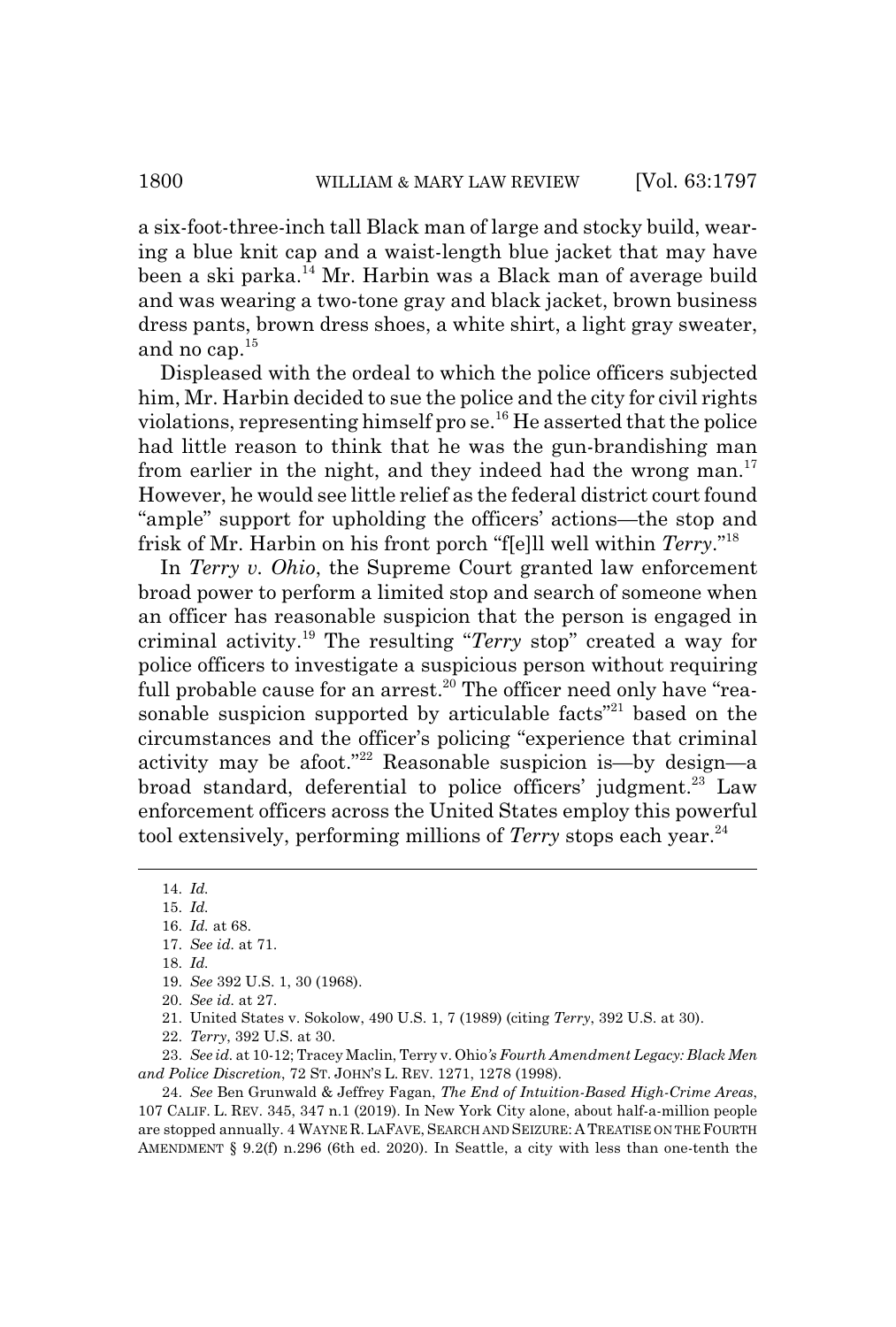Mr. Harbin's scenario presents a fairly compelling case for the police having this wide discretion. Someone has just brandished a gun in a patron-filled convenience store and fled to the surrounding neighborhood. The suspect may escape apprehension or may even continue to cause more danger in the immediate community. But the officers have an important piece of information aiding their search: a physical description of the suspect. Undoubtedly, this factor will drive their search of the nearby area. And, should they come upon someone who fits the description, it will substantially—if not wholly—inform the officers' reasonable suspicion to stop that person to investigate.

But what if that suspect description is vague, consisting of few descriptors? Or what if, like in Mr. Harbin's case, there are many discrepancies between the description given and the appearance of the person the officers eventually stop under suspicion that he is the perpetrator? When reasonable suspicion to stop and frisk someone is based largely on a physical description of a criminal suspect, how "particularized"25 must that description be?

This Note examines this specific reasonable suspicion factor: the resemblance of a person stopped under *Terry* to an active suspect description of someone who has very recently committed a crime. Exploring this scenario, this Note seeks to analyze courts' varying tolerance levels for vague or discrepant suspect descriptions creating reasonable suspicion, discuss the detrimental and unconstitutional impacts of an overly broad standard for this reasonable suspicion factor, and propose a new standard for courts to employ.

Part I describes the *Terry* stop's origin and standards, including the *Terry* Court's balance of public safety and individuals' Fourth Amendment rights. Part II explores the scenario under examination in this Note and analyzes trends in various courts' treatment of this factor in reasonable suspicion determinations. Part III discusses

population of New York City, police performed over six thousand *Terry* stops in 2020—a year of considerably less criminal activity and fewer street stops. *See* Seattle Police Dep't*, Terry Stops Dashboard*, SEATTLE.GOV, https://www.seattle.gov/police/information-and-data/terrystops/terry-stops-dashboard [https://perma.cc/NTL6-45F2]; *see also* Neil MacFarquhar & Serge F. Kovaleski, *A Pandemic Bright Spot: In Many Places, Less Crime*, N.Y. TIMES (May 28, 2020), https://www.nytimes.com/2020/05/26/us/coronavirus-crime.html [https://perma.cc/ 3743-Z2XV].

<sup>25.</sup> Illinois v. Wardlow, 528 U.S. 119, 124 (2000).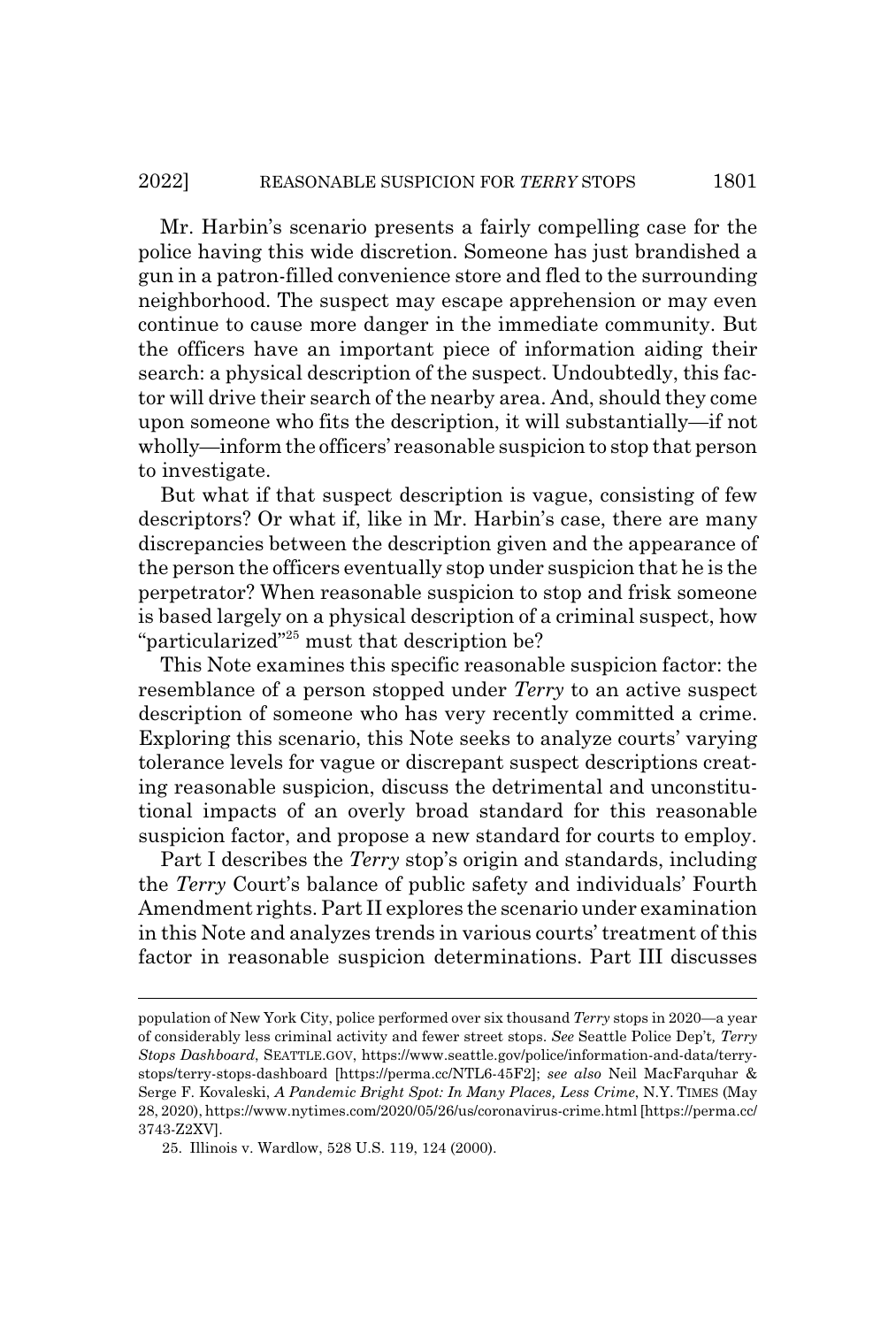#### 1802 WILLIAM & MARY LAW REVIEW [Vol. 63:1797

the dangers of an overbroad reasonable suspicion standard and argues that courts' high tolerance of vague or discrepant suspect descriptions informing officers' suspicion threatens individuals' Fourth Amendment rights. Finally, Part IV proposes a new legal standard for weighing this reasonable suspicion factor whereby courts look for indicia of particularization when a suspect description contributes to a *Terry* stop. This new standard would revitalize the particularization requirement of *Terry* and the Fourth Amendment, better protect individuals' rights against unreasonable intrusion, and promote more effective and equitable policing. Ultimately, this new standard would better balance the needs with which the *Terry* Court grappled: public safety and individuals' dignity.

## I. THE FOURTH AMENDMENT, *TERRY* STOPS, AND REASONABLE SUSPICION

An understanding of Fourth Amendment protections, how the Supreme Court formulated the *Terry* standard, and the development of *Terry* stops thereafter is a critical foundation to a discussion of reasonable suspicion based on suspect descriptions. The Fourth Amendment guarantees "[t]he right of the people to be secure in their persons[,] houses, papers, and effects, against unreasonable searches and seizures."26 Until 1968, the standard for seizing someone in accordance with the Fourth Amendment required probable cause.27 In *Terry v. Ohio*, however, the Supreme Court adopted a rule permitting brief investigatory detentions pursuant to a standard that falls short of probable cause.<sup>28</sup>

In *Terry*, a police officer witnessed the two codefendants "casing" a store—taking turns repeatedly walking past the store window and looking in.<sup>29</sup> The officer feared a robbery was soon to take place and that the men may have a gun.<sup>30</sup> The officer confronted the men to investigate further and performed a pat-down search of their outer

<sup>26.</sup> U.S. CONST. amend. IV.

<sup>27.</sup> Russell L. Jones, Terry v. Ohio*: Its Failure, Immoral Progeny, and Racial Profiling*, 54 IDAHO L. REV. 511, 514 (2018).

<sup>28.</sup> *See* 392 U.S. at 27; *see also* Jones, *supra* note 27, at 514.

<sup>29.</sup> *Terry*, 392 U.S. at 5-6.

<sup>30.</sup> *Id.* at 6.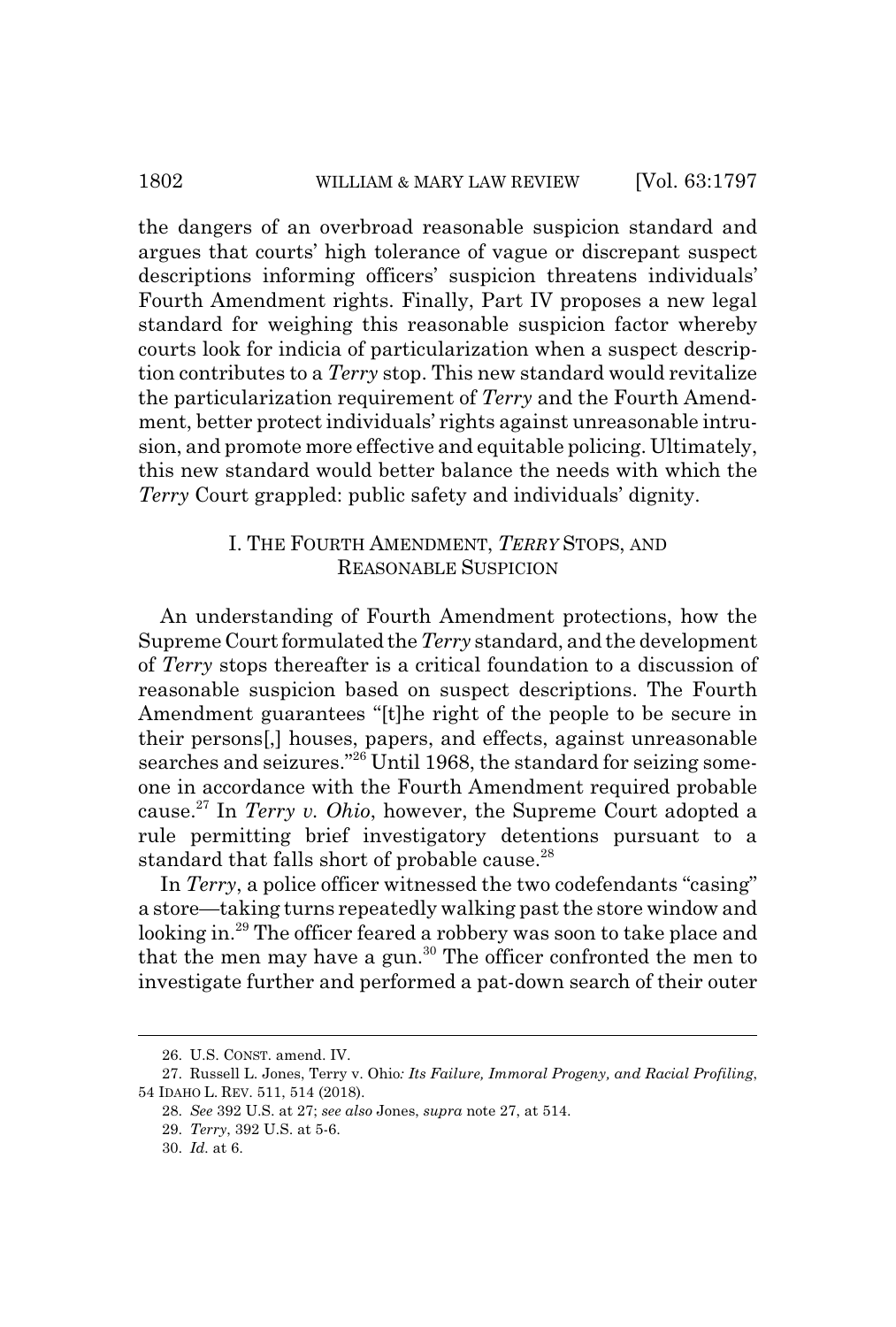clothing, indeed revealing two firearms.<sup>31</sup> The trial court recognized that the officer's actions fell in some gray area between a probable cause arrest and a consensual encounter.<sup>32</sup> Yet, it held that the officer was right to frisk the men for protective purposes when he had "reasonable cause" to believe that the men might be armed, and a frisk of this nature was different than a full arrest and search for evidence of a crime.<sup>33</sup> The trial court had stated that, without the ability to perform a frisk in this type of situation, "the answer to the police officer may be a bullet."34

The Supreme Court agreed that the officer's actions were necessary, despite him lacking probable cause.<sup>35</sup> The Court handed down a new standard, holding that a police officer may briefly detain<sup>36</sup> and perform a limited search of an individual when the officer has reasonable suspicion "in light of his experience that criminal activity may be afoot and that the persons with whom he is dealing may be armed and presently dangerous."37 Thus, the "*Terry* stop" was born.

<sup>31.</sup> *Id.* at 7.

<sup>32.</sup> *See id.* at 7-8 ("[I]t 'would be stretching the facts beyond reasonable comprehension' to find that [the officer] had had probable cause."). Officers may approach and question an individual without implicating the Fourth Amendment. Florida v. Bostick, 501 U.S. 429, 434 (1991). In such consensual encounters, a seizure has not occurred "and no reasonable suspicion is required." *Id.*

<sup>33.</sup> *Terry*, 392 U.S. at 8.

<sup>34.</sup> *Id.*

<sup>35.</sup> *See id.* at 24.

<sup>36.</sup> The majority opinion in *Terry* focused on searches rather than seizures and went as far as denying any intention of ruling for a standard lower than probable cause for detentions—just pat-down searches. *See id.* at 19 n.16. However, the Court soon conceded—as many had already construed—that *Terry* and reasonable suspicion did in fact apply to brief investigatory detentions. *See* Adams v. Williams, 407 U.S. 143, 147-48 (1972); *see also* Jennifer E. Laurin, Terry*, Timeless and Time-Bound*, 15 OHIO ST. J. CRIM. L. 1, 6 (2017).

<sup>37.</sup> *Terry*, 392 U.S. at 30. The Court strictly limited the scope of a weapons search that may occur during a *Terry* stop, noting that "[e]ven a limited search of the outer clothing for weapons constitutes a severe, though brief, intrusion." *Id.* at 24-25. Consequently, such a search must be "strictly circumscribed by the exigencies which justify its initiation....[I]t must be limited to that which is necessary for the discovery of weapons which might be used to harm the officer or others nearby, and may realistically be characterized as something less than a 'full' search." *Id.* at 26 (citation omitted). In *Terry*, this standard was met because the officer patted down the individuals' outer clothing and reached into pockets or underneath clothing only when he felt weapons. *See id.* at 29-30.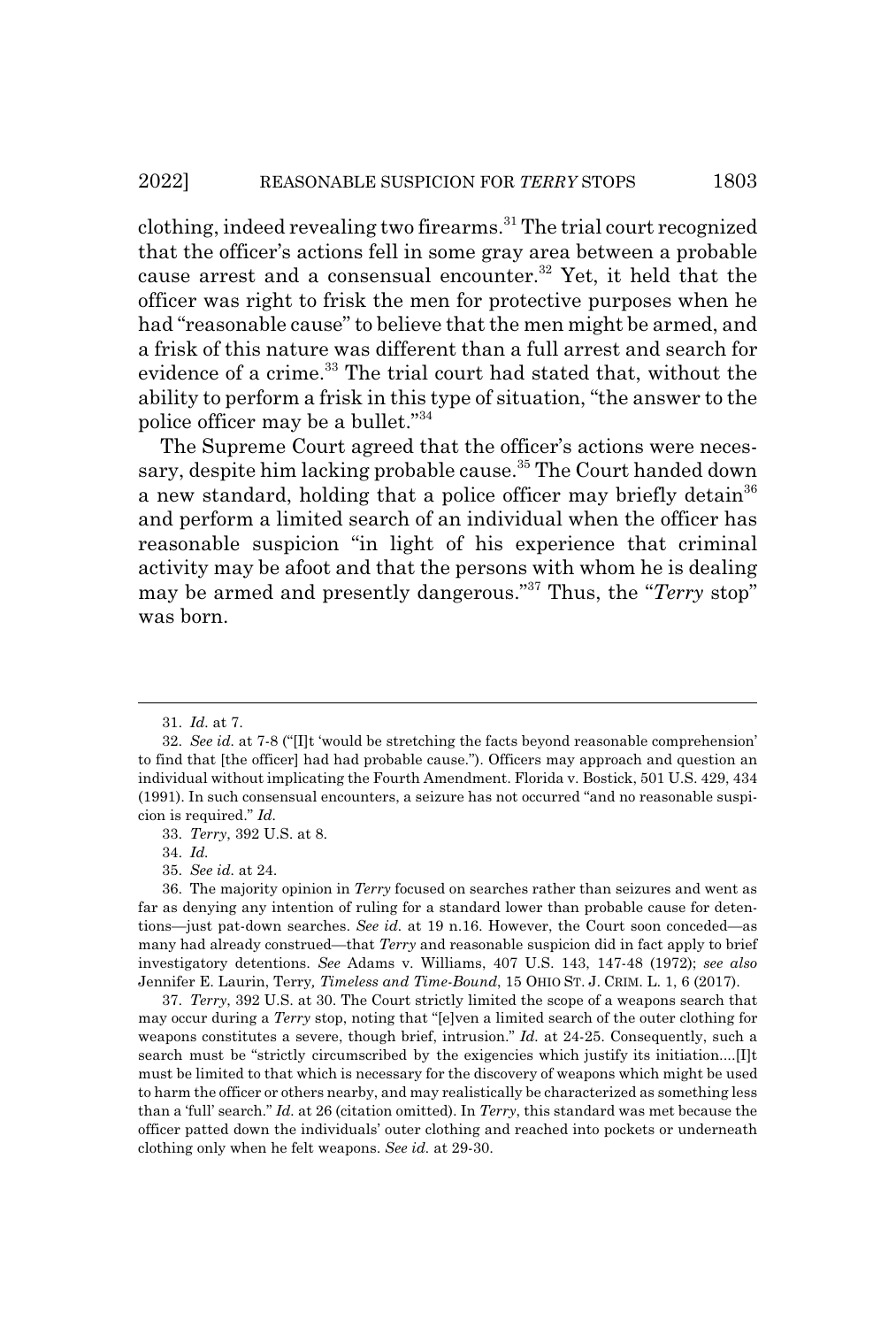#### 1804 WILLIAM & MARY LAW REVIEW [Vol. 63:1797

The *Terry* Court established guardrails for what can amount to reasonable suspicion.<sup>38</sup> In justifying a stop and search pursuant to *Terry*, an officer "must be able to point to specific and articulable facts which, taken together with rational inferences from those facts, reasonably warrant that intrusion."39 Reasonable suspicion requires more than an "inchoate and unparticularized suspicion or 'hunch.'"40 And it must be assessed objectively—the officer's good faith will not carry the day.<sup>41</sup> Putting its new legal standard to work on the facts of *Terry*, the Court found that the officer had reasonable suspicion to stop and frisk the two men because their behavior near the storefront suggested, in the officer's experience, that they were casing the store for a robbery—possibly an armed robbery.<sup>42</sup> The officer was entitled to quickly act to investigate and address the possible danger to himself and others nearby.43

However, it would fall upon other cases and other courts to further develop what circumstances and particularized facts would amount to reasonable suspicion for a *Terry* stop. Today, reasonable suspicion is commonly borne out of some combination of factors, such as the detainee being present in a high-crime area, $44$  behaving evasively,<sup>45</sup> fleeing from the police,<sup>46</sup> exhibiting nervousness,<sup>47</sup>

<sup>38.</sup> *See id.* at 21-23.

<sup>39.</sup> *Id.* at 21.

<sup>40.</sup> *Id.* at 27.

<sup>41.</sup> *Id.* at 21-22.

<sup>42.</sup> *See id.* at 5-6, 30.

<sup>43.</sup> *Id.* at 30.

<sup>44.</sup> *See, e.g.*, Illinois v. Wardlow, 528 U.S. 119, 124-25 (2000) (defendant fled upon seeing approaching police in an area known for frequent drug crime).

<sup>45.</sup> *See, e.g.*, State v. Johnson, 444 N.W.2d 824, 827 (Minn. 1989) (defendant, while driving, immediately turned off the highway to avoid a police officer after making eye contact).

<sup>46.</sup> *See, e.g.*, United States v. Simmons, 351 F. Supp. 3d 214, 217, 220-21 (E.D.N.Y. 2018) (defendant ran from a police officer who had begun to exit his patrol car to approach the defendant and continued running when the officer pursued him).

<sup>47.</sup> *See, e.g.*, United States v. Atlas, 94 F.3d 447, 449-51 (8th Cir. 1996) (defendant's eyes grew wide upon seeing the police officer, and he appeared very nervous when the officer approached him and asked a few questions).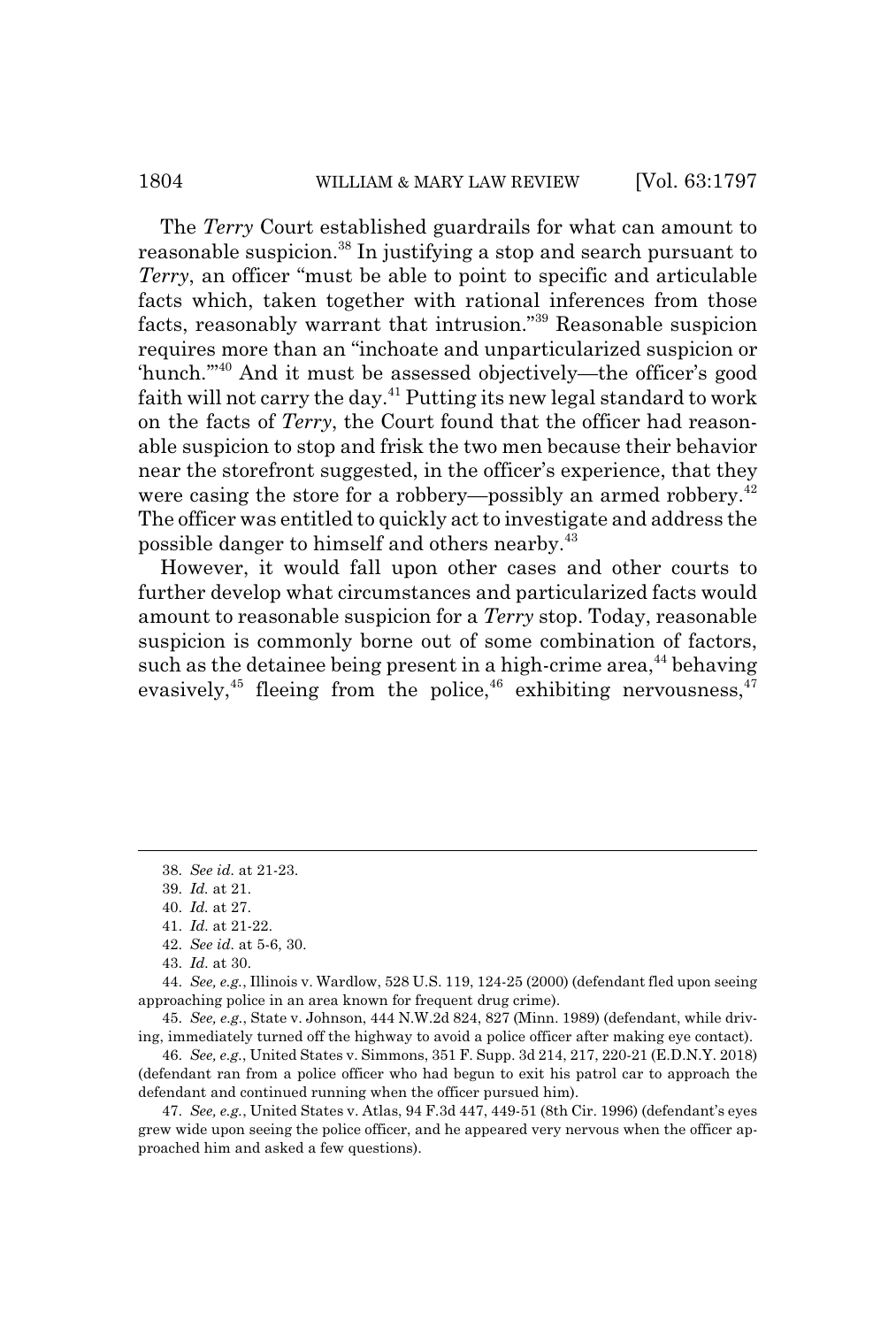performing a set of actions consistent with common criminal operations,  $48$  or exhibiting signs of being armed,  $49$  among others.  $50$ 

The *Terry* Court was in uncharted territory when tasked with resolving the question of whether brief investigatory stops and frisks comported with the Fourth Amendment, thus rendering evidence acquired during such encounters admissible in subsequent criminal proceedings.51 The Court was not without concern for overbroad police discretion or potential Fourth Amendment infringement.<sup>52</sup> However, after balancing individuals' Fourth Amendment rights against unwarranted intrusions with the desirability of a flexible tool that allows officers to respond rapidly to dangerous situations,<sup>53</sup> the resulting standard remains highly deferential to police discretion.54 By design, the reasonable suspicion standard for a lawful *Terry* stop is broadly worded and construed, deferring considerably to the judgment of law enforcement as informed by their daily policing experience.<sup>55</sup>

<sup>48.</sup> *See, e.g.*, United States v. Sokolow, 490 U.S. 1, 8-9, 11 (1989) (defendant's behavior in an airport was typical of that of a drug courier).

<sup>49.</sup> *See, e.g.*, Woody v. State, 765 A.2d 1257, 1260, 1264 (Del. 2001) (defendant clutched a large bulge characteristic of a weapon in his jacket pocket).

<sup>50.</sup> *See* LAFAVE, *supra* note 24, § 9.6(a) (surveying reasonable suspicion factors that have formed the basis for *Terry* stops and citing exemplifying cases).

<sup>51.</sup> *See* Terry v. Ohio, 392 U.S. 1, 9-10 (1968) ("We would be less than candid if we did not acknowledge that this question thrusts to the fore difficult and troublesome issues regarding a sensitive area of police activity—issues which have never before been squarely presented to this Court.").

<sup>52.</sup> *See id.* at 22 ("If subjective good faith alone were the test, the protections of the Fourth Amendment would evaporate, and the people would be 'secure in their persons, houses, papers, and effects,' only in the discretion of the police." (quoting Beck v. Ohio, 379 U.S. 89, 97  $(1964))$ .

<sup>53.</sup> *See id.* at 10-12.

<sup>54.</sup> *See* Maclin, *supra* note 23, at 1278 ("Without saying so, *Terry* fundamentally changed Fourth Amendment law.... After *Terry*, police intrusions would be controlled by a malleable 'reasonableness' standard that gave enormous discretion to the police.").

<sup>55.</sup> *See Terry*, 392 U.S. at 10-12; *see also* United States v. Bowman, 884 F.3d 200, 213 (4th Cir. 2018) ("'Reasonable suspicion is a commonsense, nontechnical standard,' ... 'that deal[s] with the factual and practical considerations of everyday life on which reasonable and prudent men, not legal technicians, act.'" (alteration in original) (first quoting United States v. Palmer, 820 F.3d 640, 650 (4th Cir. 2016); then quoting Ornelas v. United States, 517 U.S. 690, 695 (1996)).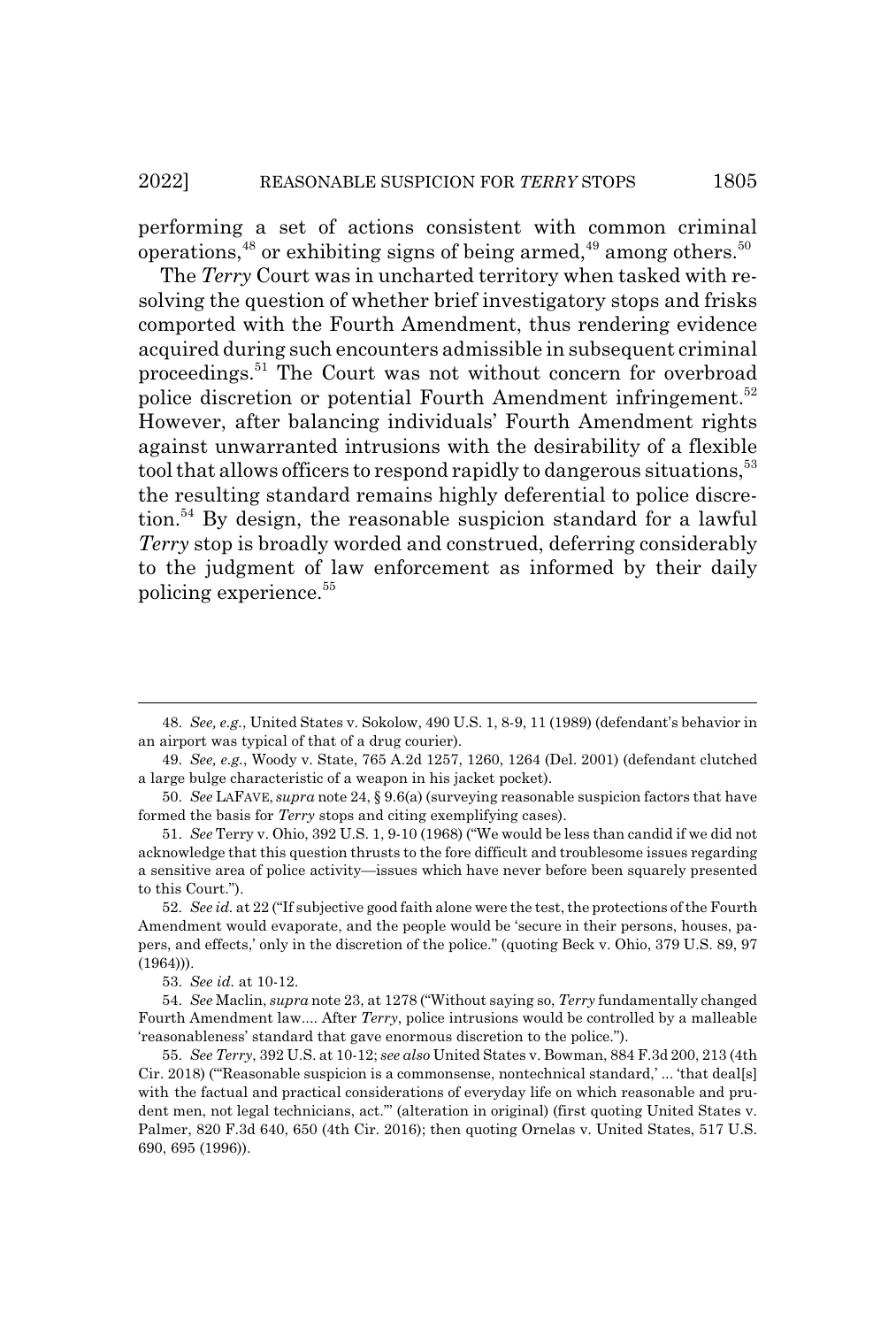#### II. WHEN PHYSICAL DESCRIPTIONS CONTRIBUTE TO REASONABLE SUSPICION

Before examining the constitutional and policing issues implicated by *Terry* stops based on active suspect descriptions, it is essential to analyze how courts tend to treat this suspect description factor in reasonable suspicion determinations. This analysis demonstrates that many courts have espoused a tolerance for officers conducting *Terry* stops pursuant to a suspect description that was either vague and applicable to many people in the area or one that was significantly discrepant with the eventual detainee's appearance.56 Other courts, however, have displayed a lower tolerance, expressing constitutionality concerns when officers conduct *Terry* stops based on insufficiently particularized descriptions.<sup>57</sup> Ultimately, this analysis reveals that courts fall on a vast spectrum of how they treat unparticularized suspect descriptions as the basis for a*Terry* stop.58 Before examining this spectrum, however, the unique considerations that this particular factor implicates are worth noting.

#### *A. Distinctive Considerations of the Physical Description Factor in Active Suspect Searches*

As discussed, the *Terry* Court contemplated the delicate balance between protecting individuals' Fourth Amendment search and seizure rights and the need for police to better protect public safety, even when full probable cause for an arrest is lacking.<sup>59</sup> This balance is particularly salient in the context of law enforcement actively searching for a suspect of a very recently commissioned crime and operating pursuant to a physical description of the perpetrator.

In this scenario, the public safety concerns are especially heightened for several reasons. First, the officer knows going in (barring

<sup>56.</sup> *See infra* Part II.B.

<sup>57.</sup> *See infra* Part II.C.

<sup>58.</sup> *See infra* Part II.B-C.

<sup>59.</sup> *See supra* Part I.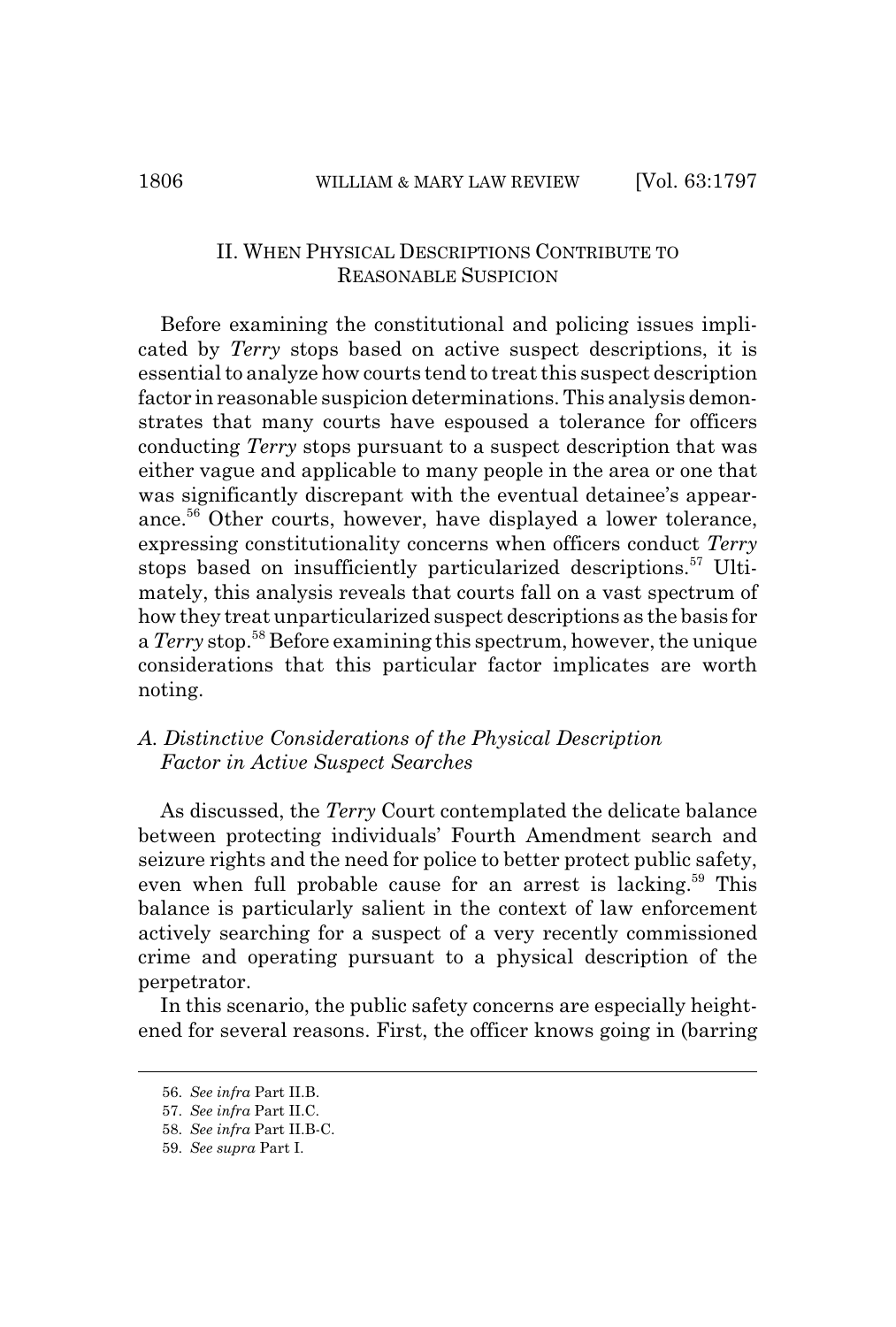false reporting) that criminal activity is "afoot"<sup>60</sup> rather than developing such suspicion anew based on the actions of a person the officer encounters. $61$  In some cases, the person reporting the crime may be able to provide details that indicate the level of danger the suspect poses—for example, whether the person has a weapon. These elements—whether a person is engaged in criminal activity and whether he or she poses a danger warranting a frisk—are central to the purpose and function of *Terry* stops and reasonable suspicion<sup>62</sup> and would be much more established in this scenario. Lastly, because someone has just committed a crime and departed the scene, he or she may be more volatile or may perpetrate further wrongdoing to evade apprehension. $63$  This context enhances the desirability of granting police fairly wide latitude to quickly stop someone they believe to be the offender. The urgency and high stakes of this scenario support the need for a flexible standard for law enforcement.<sup>64</sup>

However, just as this scenario presents heightened public safety needs, it also presents a situation in which the factors contributing to an officer's reasonable suspicion that an individual is the suspect for whom they are searching will likely be—or should be—relatively narrow. Because the officer is operating pursuant to a known location, criminal act, and physical description of the suspect, these factors should predominately drive the officer's reasonable suspicion. Other common reasonable suspicion factors may be rendered irrelevant by virtue of the officer having this concrete information about the crime.<sup>65</sup> With the spotlight narrowed by the information

64. *See Terry*, 392 U.S. at 10.

65. *Cf.* Bloom, *supra* note 61, at 263, 266 (arguing that, once an officer is responding to a completed, reported crime, some other reasonable suspicion factors become irrelevant, such

<sup>60.</sup> *Terry*, 392 U.S. at 30.

<sup>61.</sup> *See* Aliza Hochman Bloom, *When Too Many People Can Be Stopped: The Erosion of Reasonable Suspicion Required for a* Terry *Stop*, 9 ALA.C.R.&C.L.L.REV. 257, 262-63 (2018).

<sup>62.</sup> *See Terry*, 392 U.S. at 24-26, 30.

<sup>63.</sup> One can imagine this dynamic at play in the example of an armed robbery. The perpetrator, having fled the scene, may continue carrying out crimes ancillary to completing the robbery, such as stealing a car or driving away in a manner that endangers others on the road. Further, because the robber is actively evading apprehension, there is a heightened possibility for additional danger if the robber encounters obstacles, as tension and selfpreservation instincts will be high. This hypothetical contrasts with the common *Terry* stop scenario in which an officer happens upon someone displaying suspicious conduct, rather than a reported crime initiating the officer's actions. *See* Bloom, *supra* note 61, at 262.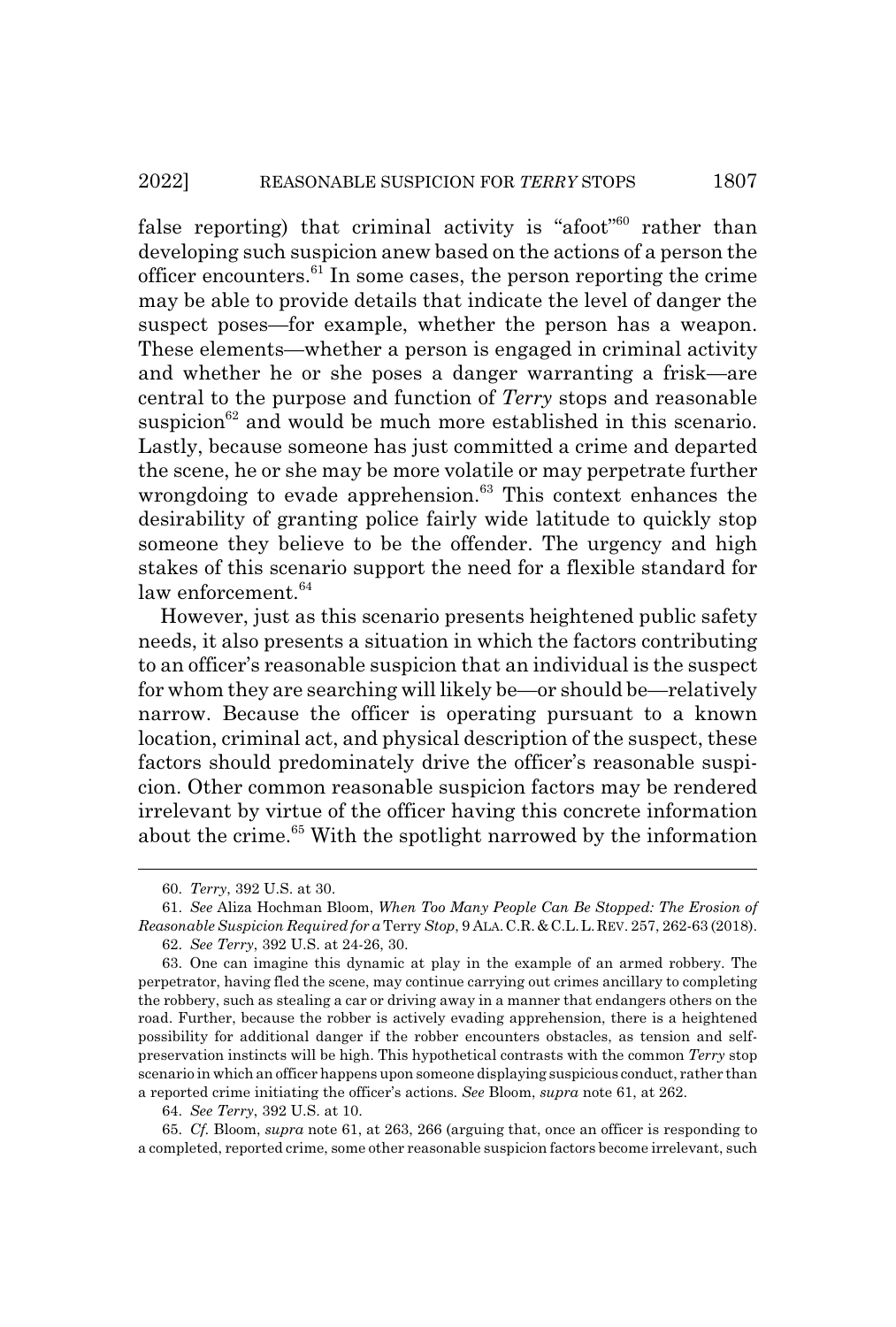at the officer's disposal, the basis for reasonable suspicion should also be more circumscribed. In sum, this scenario should provide officers with more targeted information and particularized suspicion from the outset, but it also tends to amplify the need for latitude in performing *Terry* stops.

# *B. Courts' High Tolerance for Vague or Discrepant Suspect Descriptions that Contribute to Reasonable Suspicion for a* Terry *Stop*

Plenty of courts have found the requisite reasonable suspicion for a *Terry* stop present when officers acted pursuant to a sparse, widely applicable suspect description. In *Commonwealth v. Mercado*, officers responded to a shooting in which the suspects' description was merely "three Hispanic males."<sup>66</sup> Upon the officers' arrival to the scene, a bystander told them that a shirtless Black or Hispanic man was acting aggressively in a nearby store.<sup>67</sup> An officer witnessed two "Spanish" males begin to exit the store, hesitate upon seeing the officer, but eventually step outside.<sup>68</sup> The officer immediately stopped and frisked the men.<sup>69</sup> The Supreme Judicial Court of Massachusetts found that this satisfied reasonable suspicion, reversing the lower court that held otherwise, even stating that "it would have been poor police work" to *not* perform the stop.70

The Seventh Circuit recently demonstrated a similarly high tolerance in *United States v. Street*. 71 Police responded to an armed robbery perpetrated by two Black men wearing hooded sweatshirts.72 The officers saw a vehicle containing the items stolen in the robbery and noticed three Black men nearby walking toward a store entrance.73 After losing sight of two of the men, the officers executed an evacuation of the entire nearby store.<sup>74</sup> When the defendant

as whether the person is in a high-crime neighborhood).

<sup>66. 663</sup> N.E.2d 243, 244 (Mass. 1996).

<sup>67.</sup> *Id.*

<sup>68.</sup> *Id.*

<sup>69.</sup> *Id.* at 245.

<sup>70.</sup> *Id.* at 245-47 (quoting Terry v. Ohio, 392 U.S. 1, 23 (1968)).

<sup>71. 917</sup> F.3d 586, 589-90 (7th Cir. 2019).

<sup>72.</sup> *Id.* at 590.

<sup>73.</sup> *Id.*

<sup>74.</sup> *Id.*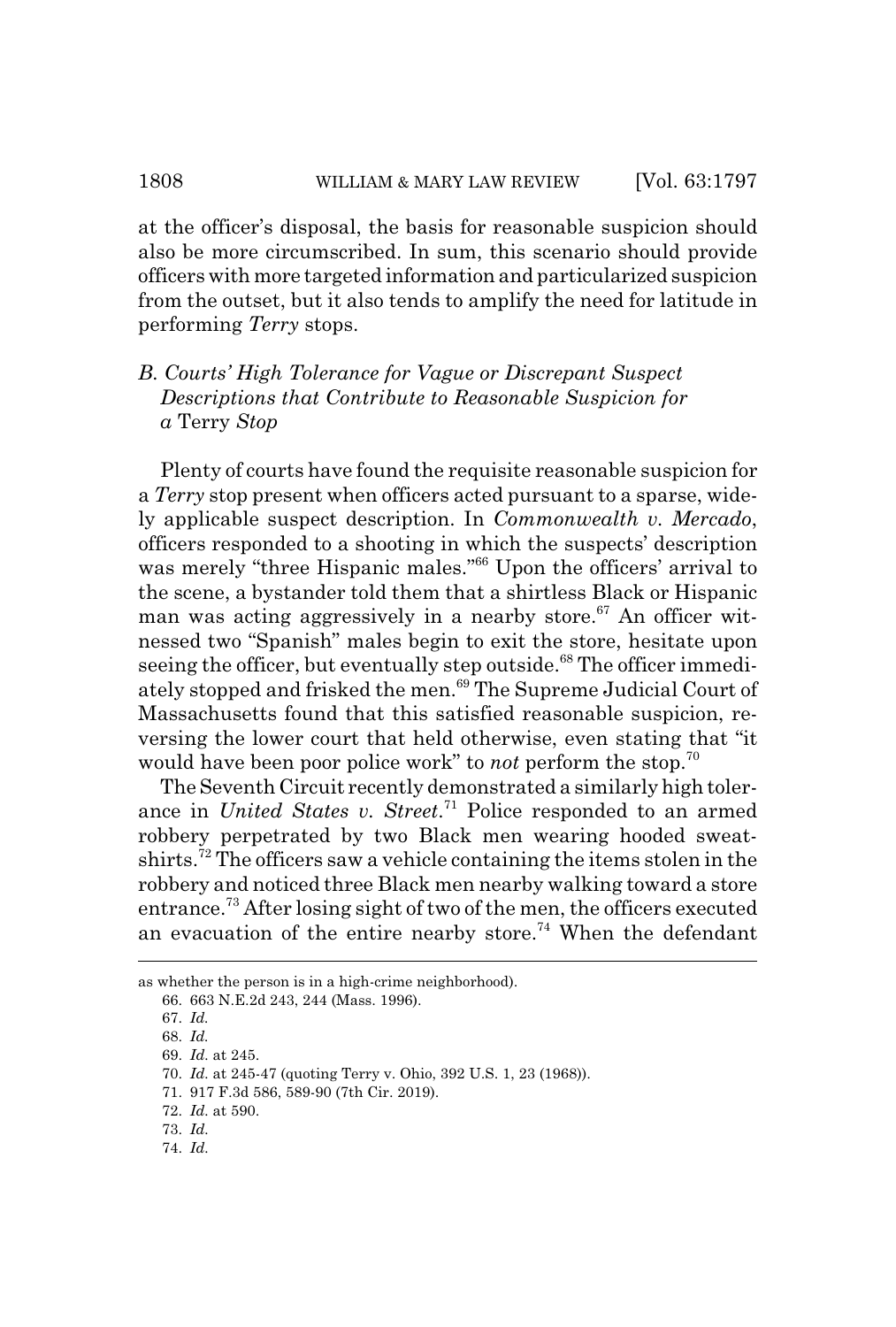exited, his clothing did not match the suspect description, but he was the only Black man among the crowd of store patrons.<sup>75</sup> Officers stopped and questioned him, gaining information later used to arrest him.76

The Seventh Circuit acknowledged that the Fourth Amendment does not permit "dragnet[ ]" searches, and a broadly applicable physical description will not, without more, justify a seizure.<sup>77</sup> Yet, it held that *Terry* "does not require perfection or precision" and found the requisite reasonable suspicion present.<sup>78</sup> Citing numerous comparable precedents, the court stated that the officers "had more general descriptions than was ideal.... But a lack of better, more detailed descriptions does not mean officers must disregard the limited information they do have."79 Thus, the totality of the circumstances compensated for the fact that such vague physical descriptions typically "are not enough to support reasonable suspicion."80

Courts' high tolerance continues in cases with many discrepancies between the operative suspect description and the physical appearance of who officers stopped. In *United States v. Shelton*, an armed robber was described as "wearing a black long-sleeved shirt, black long sweater, black pants.... [A] black male, five-feet five-inches tall, weighing approximately 140 pounds, and wearing sunglasses, what appeared to be black tape or covering on his fingers, and a 'tan camo[uflaged] bucket hat.'"81 The officer soon happened upon the defendant close to the robbery location, walking down the street and talking on his phone.<sup>82</sup> While he was indeed a Black male around the robber's reported height, no other descriptors matched—Shelton was wearing blue jeans and a gray tank top, no hat, had nothing on his fingertips, and was holding nothing else in his hands.<sup>83</sup> The officer sat the defendant on a curb to investigate further, which the court held was a lawful *Terry* stop based on reasonable, articulable

<sup>75.</sup> *Id.* at 591.

<sup>76.</sup> *Id.*

<sup>77.</sup> *Id.* at 594.

<sup>78.</sup> *Id.*

<sup>79.</sup> *Id.*

<sup>80.</sup> *Id.* at 589-90, 595 (quoting United States v. Arthur, 764 F.3d 92, 99 (1st Cir. 2014)). 81. No. 1:11CR397-1, 2012 WL 13075291, at \*2 (M.D.N.C. Feb. 22, 2012) (alteration in original).

<sup>82.</sup> *Id.*

<sup>83.</sup> *Id.*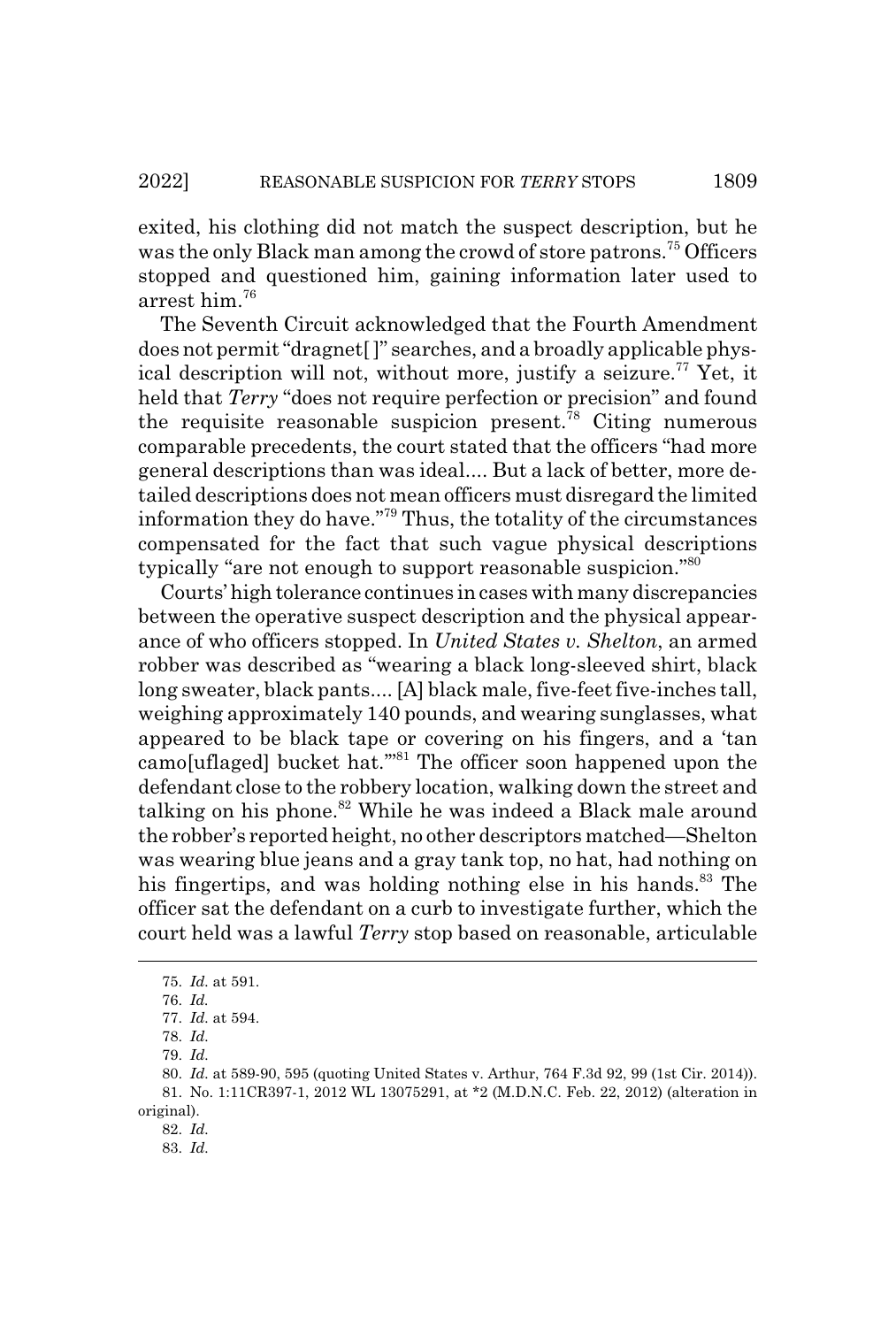suspicion that Shelton was the suspect for whom the officer was searching.<sup>84</sup> The court scarcely discussed the stark differences between the suspect description and the defendant's appearance, instead heavily weighing the fact that Shelton and the robbery suspect both had facial hair, a fact that the officer learned *after* detaining Shelton on the curb.<sup>85</sup>

This level of discrepancy—and courts' tolerance of it—is also present in Mr. Harbin's case discussed at the outset of this Note.<sup>86</sup> Despite the disparities in body type and clothing, these "minor discrepancies" were nonetheless deemed "far too slender a reed on which to base a constitutional violation."<sup>87</sup> The court upheld the officers' *Terry* stop and frisk, finding that they "undeniably had a reasonable, articulable suspicion."88

In addition to a high tolerance for appearance discrepancies generally, courts also tolerate discrepancies with "readily modifiable aspect[s] of one's appearance such as outerwear."89 Courts' acceptance of both highly discrepant physical appearances and vague, widely applicable descriptions forming the basis for a stop demonstrates that police officers in many jurisdictions enjoy a low bar to exercising the discretion *Terry* gives them.<sup>90</sup>

<sup>84.</sup> *Id.* at \*5.

<sup>85.</sup> *Id.* at \*3, \*5 ("Officer Price then noticed Shelton's facial hair. While a determination that the robber did not have facial hair would have excluded Shelton as a suspect, its presence would be an additional factor linking Shelton to the crime.").

<sup>86.</sup> *See supra* notes 1-18 and accompanying text.

<sup>87.</sup> Harbin v. City of Alexandria, 712 F. Supp. 67, 69, 71 (E.D. Va. 1989), *aff'd*, 908 F.2d 967 (4th Cir. 1990).

<sup>88.</sup> *Id.*

<sup>89.</sup> United States v. Slater, 979 F.3d 626, 628, 632 (8th Cir. 2020) (finding reasonable suspicion despite the detainee's khaki jacket over a gray hoodie and bulky winter coat not matching the suspects' clothing description of "brown hoodies"); *see also* United States v. Scott, 420 F. Supp. 3d 295, 304, 312 (E.D. Pa. 2019) (finding reasonable suspicion when the defendants were not wearing the hooded sweatshirt and turquoise scarf worn by the robbery perpetrators because "[o]uter clothing such as a woolen mask, scarf, and sweatshirt, can be discarded within a few seconds").

<sup>90.</sup> *See supra* notes 52-55 and accompanying text.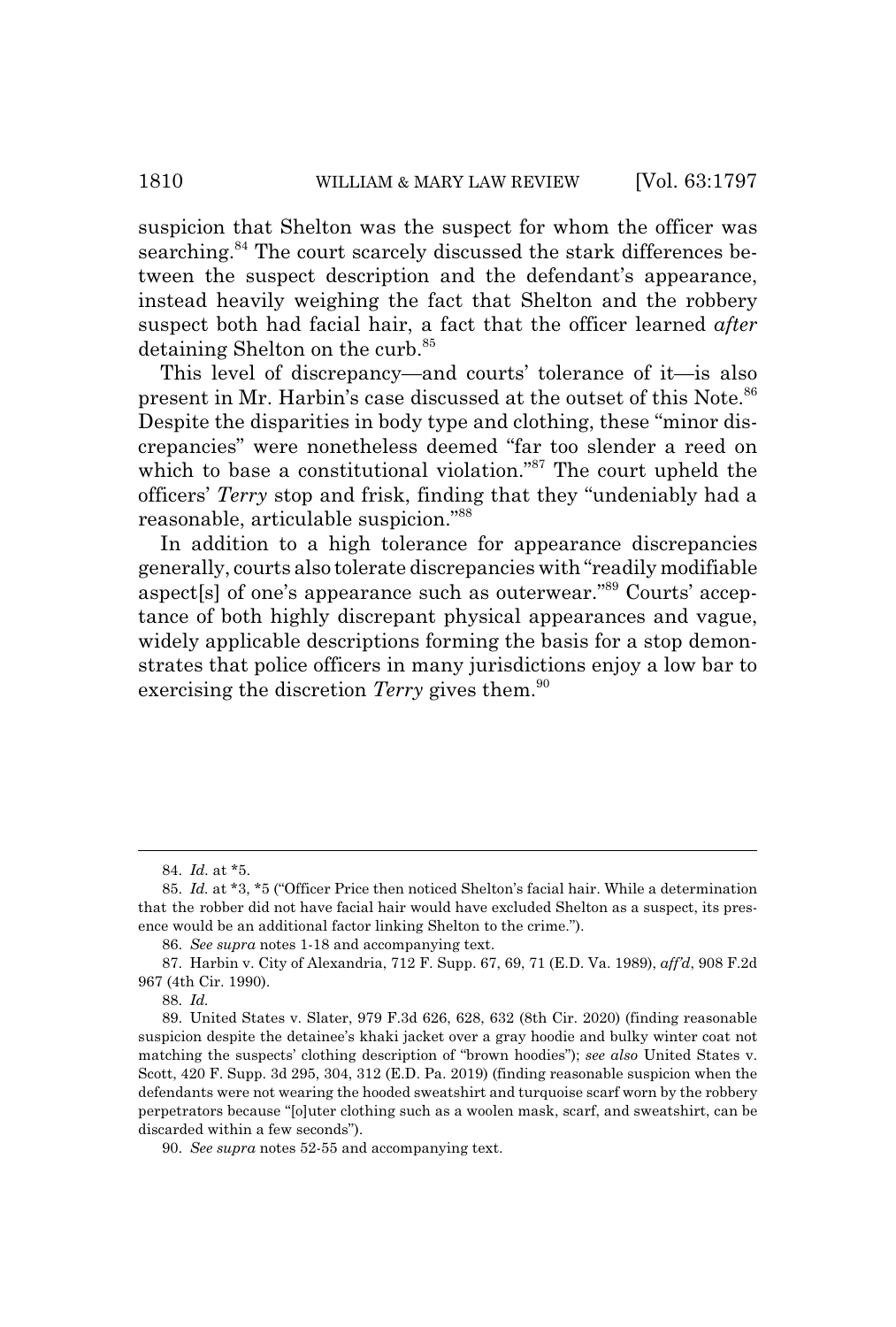# *C. Courts' Low Tolerance for Vague or Discrepant Suspect Descriptions that Contribute to Reasonable Suspicion for a* Terry *Stop*

Many courts have demonstrated that suspect descriptions providing little more than race and gender are unacceptable as the grounds for an officer's reasonable suspicion for a *Terry* stop. In *United States v. Jones*, an anonymous 911 caller reported "several black males" drinking and causing a disturbance in a road intersec- $\chi$  tion.<sup>91</sup> An officer spotted four Black men in a vehicle within a quarter mile of the reported intersection and, pursuant to the "several black males" description, stopped the vehicle.<sup>92</sup> Noticing an open beer bottle in the vehicle, the officer asked the passengers to exit the vehicle, searched the entire car, and arrested the defendant.<sup>93</sup>

The Fourth Circuit reversed the trial court's denial of a motion to suppress evidence recovered on the defendant during the stop and vacated the conviction.<sup>94</sup> It held that the officer's suspicion and stop of the men based on the anonymous tip's description of several Black males was "insufficient to establish reasonable suspicion for a stop."95 The tip was "barren of detail about the alleged culprits' physical descriptions ... and apart from mentioning their race, gave no information about their appearance."96

Other courts have agreed that "[u]nparticularized racial descriptions, devoid of distinctive or individualized physical details ... cannot by themselves provide police with adequate justification for stopping an individual member of the identified race who happens to be in the general area."97 In *Commonwealth v. Grinkley*, police responded to a witness report that a group of Black and Hispanic youths had a gun at a public tennis court and that a fight was soon

<sup>91. 242</sup> F.3d 215, 216 (4th Cir. 2001).

<sup>92.</sup> *Id.*

<sup>93.</sup> *Id.* at 216-17.

<sup>94.</sup> *Id.* at 216.

<sup>95.</sup> *Id.* at 218-19. Although weighing into the Fourth Circuit's analysis of the officer's actions was the fact that the description was provided by an anonymous, uncorroborated 911 tip, the court's decision conveys a general intolerance of such an unparticularized physical description of a suspect. *See id.*

<sup>96.</sup> *Id.* at 218.

<sup>97.</sup> Commonwealth v. Grinkley, 688 N.E.2d 458, 463 (Mass. App. Ct. 1997).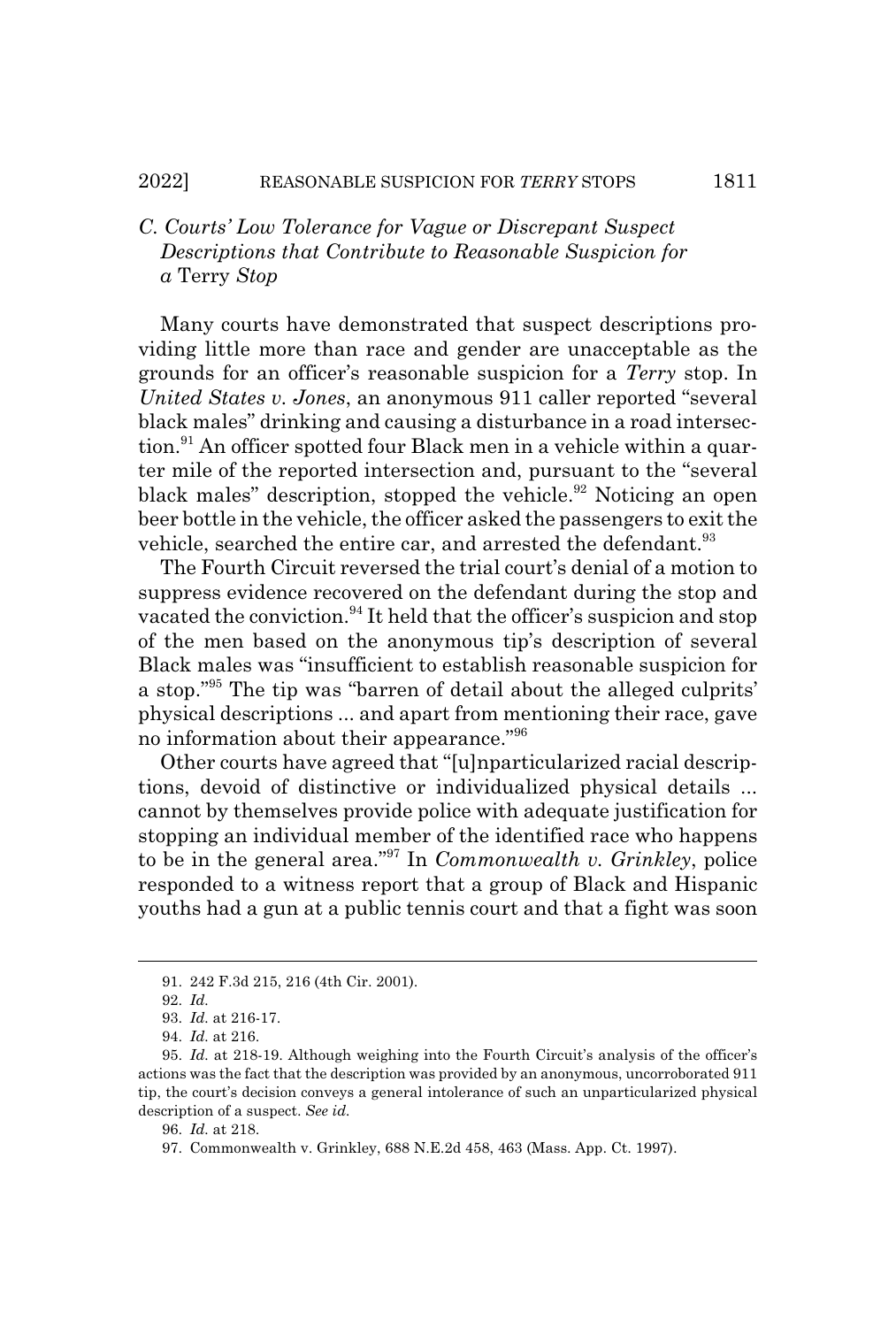to break out.98 The officers approached a group of Black youths in the tennis court's vicinity, who began to walk away upon the officers' arrival, and stopped and frisked them.<sup>99</sup> On these facts, the appellate court reversed the trial court's finding of reasonable suspicion for a *Terry* stop because the witness report was a mere general description of race and location.100

In the striking case of *Brown v. City of Oneonta*, the Second Circuit reinforced this lower tolerance for unparticularized physical descriptions.<sup>101</sup> In *Brown*, a class action civil rights suit,<sup>102</sup> the city police responded to a break-in and violent attack of an elderly woman by performing a "sweep of Oneonta, stopping and questioning" individuals who matched the description given by the victim. $103$ The physical description of the suspect was that of a young Black male with a cut on his hand.<sup>104</sup> In just a few days, police questioned over two hundred individuals, relying almost entirely on this sparse physical description.105 Although some of the questionings did not amount to a *Terry* stop,<sup>106</sup> the Second Circuit sided with several plaintiffs who *were* seized within the meaning of the Fourth Amendment.<sup>107</sup> The court disapproved of basing reasonable suspicion on such a vague and widely applicable physical description of a suspect, stating that "a description of race and gender alone will rarely provide reasonable suspicion justifying a police search or seizure."<sup>108</sup>

Courts have also drawn a line when suspects' physical descriptions included features beyond race or gender but still could have applied to an impermissibly large number of individuals in the area.

104. *Id.* The victim identified the suspect's race from seeing his hand and forearm and his youth based on the speed with which he traversed the room. *Id.*

105. *See id.* The police never apprehended the attacker. *Id.*

106. *Id.* at 341. In consensual police-citizen encounters, officers may approach and question someone without implicating the Fourth Amendment or needing reasonable suspicion. Florida v. Bostick, 501 U.S. 429, 434 (1991).

107. *Brown*, 221 F.3d at 340-41.

108. *Id.* at 334.

<sup>98.</sup> *Id.* at 460.

<sup>99.</sup> *Id.* at 460-61.

<sup>100.</sup> *Id.* at 462, 467.

<sup>101. 221</sup> F.3d 329, 334 (2d Cir. 2000).

<sup>102.</sup> In many cases, including some mentioned throughout this Note, individuals challenge the reasonableness of a *Terry* stop to which they were subjected on Equal Protection Clause or Fourth Amendment grounds in a civil rights suit pursuant to 42 U.S.C. § 1983.

<sup>103.</sup> *Brown*, 221 F.3d at 334.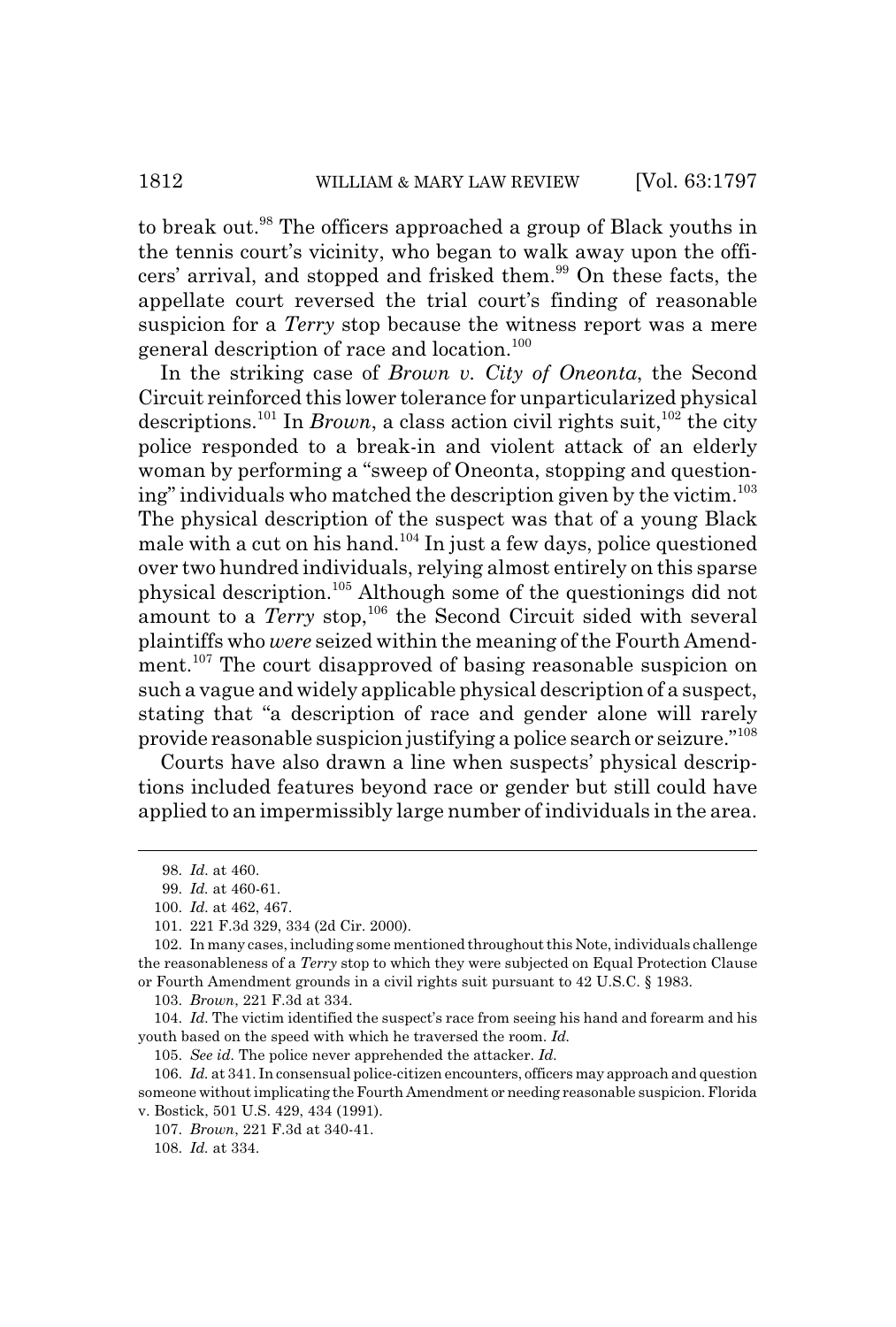In *Commonwealth v. Cheek*, for example, a stabbing suspect's description—a Black male wearing a black three-quarter length down jacket—could have fit a large number of men in the predominantly Black neighborhood.109 Thus, the officers' suspicion was not sufficiently particularized.110 In *Washington v. Lambert*, the Ninth Circuit demonstrated a low tolerance for descriptions that were "exceedingly vague and general" as well as quite discrepant with the appearance of the eventual detainees.<sup>111</sup> There, the description was too general because it amounted to two Black males, one somewhat short and one somewhat tall.<sup>112</sup> Additionally, the discrepancies in weight and body type with the men stopped pursuant to this description were substantial enough for the court to find an insufficient basis for the *Terry* stop.<sup>113</sup>

The sentiments of various courts around reasonable suspicion based on vague or discrepant physical descriptions, as well as the pervasive and racially biased stop and frisk practices of some localities,<sup>114</sup> culminated in the landmark case *Floyd v. City of New York*. 115 The 195-page opinion reflected deep concerns with not only the soaring number of *Terry* stops and frisks performed,<sup>116</sup> but also

<sup>109. 597</sup> N.E.2d 1029, 1031 (Mass. 1992).

<sup>110.</sup> *Id.*; *see also, e.g.*, Faulk v. State, 574 S.W.2d 764, 766 (Tex. Crim. App. 1978) (holding that an armed robbery suspect description of a young Black male wearing a multicolored shirt "contained no identifiable characteristics which would serve to distinguish them from the general populace" (quoting Brown v. State, 481 S.W.2d 106, 111 (Tex. Crim. App. 1972))).

<sup>111. 98</sup> F.3d 1181, 1190 (9th Cir. 1996).

<sup>112.</sup> *Id.* at 1190-91 ("If the general descriptions relied on here can be stretched to cover Washington and Hicks, then a significant percentage of African-American males walking, eating, going to work or to a movie, ball game or concert, with a friend or relative, might well find themselves subjected to similar treatment, at least if they are in a predominantly white neighborhood. Moreover, other equally general descriptions could serve as the basis for similar demeaning treatment of many other African-Americans.").

<sup>113.</sup> *See id.* The two suspects were described as about 6'1" and 150-170 pounds and about 5'6" and 170-190 pounds. *Id.* at 1183-84. The detainees, conversely, were 6'4" and 235 pounds and 5'7½" and 135-140 pounds. *Id.* at 1184.

<sup>114.</sup> *See* N.Y. CIV. LIBERTIES UNION, STOP-AND-FRISK 2011: NYCLU BRIEFING 1-2 (2012), https://perma.cc/TQ4Q-J537; Press Release, ACLU, Boston Police Data Shows Widespread Racial Bias in Street Encounters with Civilians (Oct. 8, 2014), https://www.aclu.org/pressreleases/boston-police-data-shows-widespread-racial-bias-street-encounters-civilians [https://perma.cc/8426-V8X5].

<sup>115.</sup> *See* 959 F. Supp. 2d 540 (S.D.N.Y. 2013).

<sup>116.</sup> *See id.* at 591-92 ("How did the NYPD increase its stop activity by roughly 700%, despite the fact that crime continued to fall during this period?").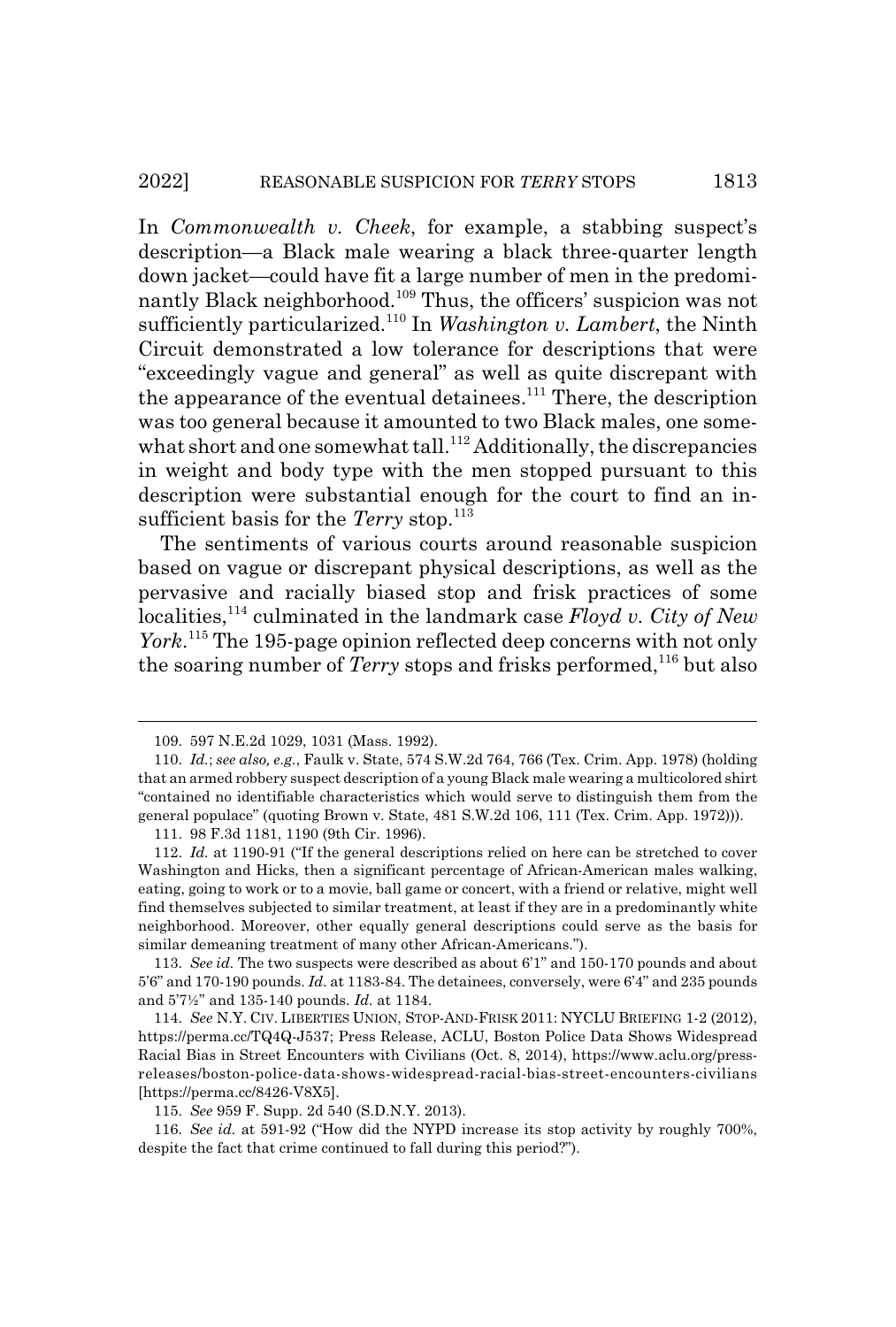the disproportionate number of stops aimed at racial minorities. $117$ The opinion discussed the dangers of permitting broad *Terry* stops based on a general physical description, stating that "'Fits Description' is a troubling basis for a stop if the description is so general that it fits a large portion of the population in the area, such as black males between the ages of 18 and 24."118 The court detailed examples of this impermissible standard, the result often being that all nearby individuals within a wide demographic were "subjected to heightened police attention."119 *Floyd* emphatically held that the vague description of a young Black male suspect could not supply the requisite individualized suspicion for a *Terry* stop of someone matching that description.<sup>120</sup>

These cases demonstrate a fairly widespread recognition that a suspect description relaying merely race, gender, and general age or body type will not provide a sufficient basis for reasonable suspicion. Additionally, there is an unwillingness among some courts to consider a slightly more detailed physical description to be "particularized" if those additional details could apply to many individuals in the area or do not adequately match the detainee's appearance. However, these holdings are almost always case-specific and rarely draw a clear line for future cases due to reasonable suspicion being a totality-of-circumstances analysis. Thus, while these cases help preserve the particularization requirement of *Terry* for this reasonable suspicion factor, they nonetheless exhibit a wide spectrum of treatment by the courts.

#### III. THE IMPORTANCE OF PARTICULARIZED SUSPICION IN THE CONTEXT OF SUSPECT DESCRIPTIONS

The Fourth Amendment's shield against unreasonable searches and seizures and its protection of the right for people to enjoy personal security free from unreasonable governmental intrusion were

<sup>117.</sup> *See id.* at 556, 562.

<sup>118.</sup> *Id.* at 578.

<sup>119.</sup> *Id.* at 605, 630-33 (detailing Cornelio McDonald's case and stating "because two black males committed crimes in Queens, all black males in that borough were subjected to heightened police attention").

<sup>120.</sup> *See id.* at 630.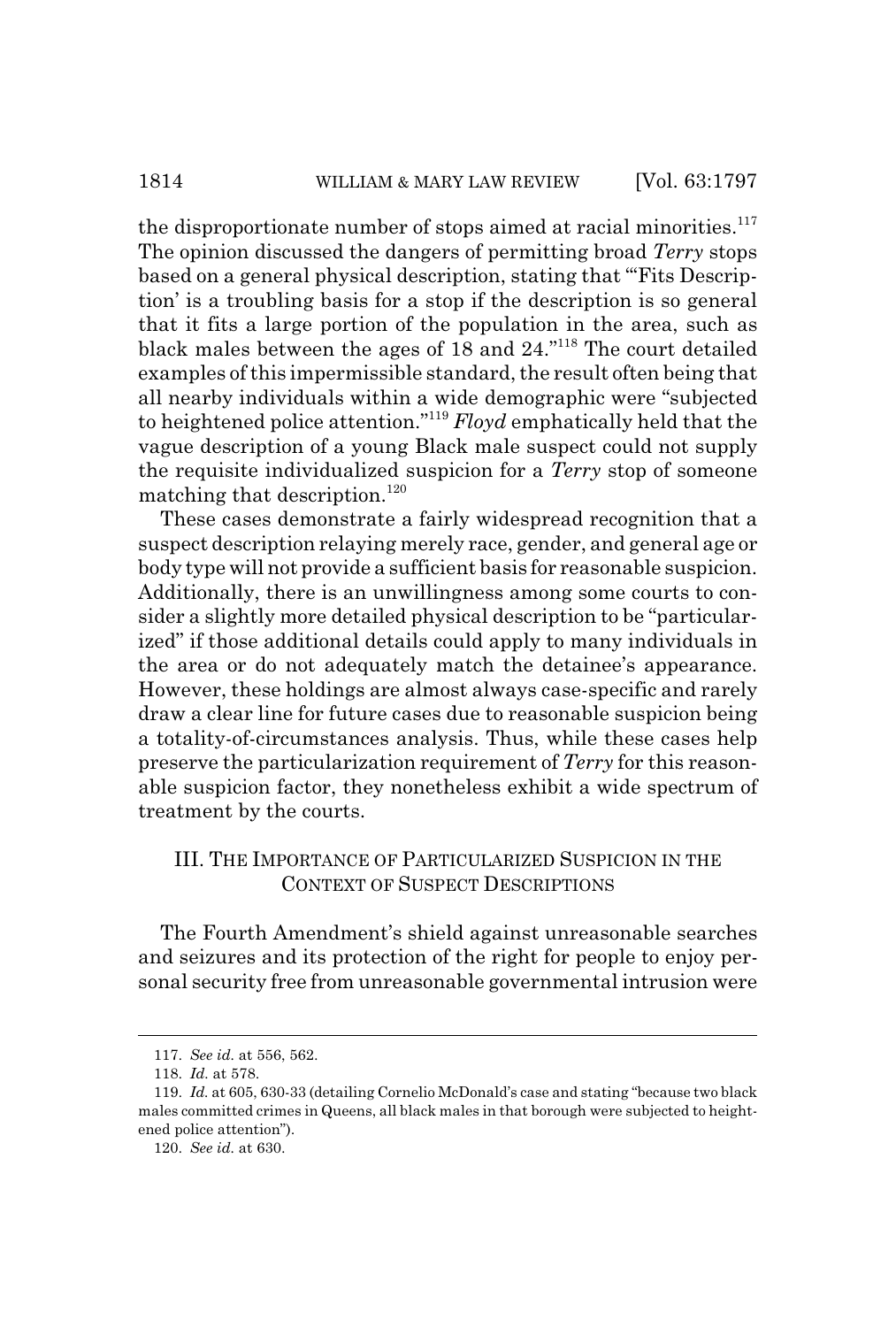fundamental considerations in *Terry*. 121 Thus, despite *Terry* stops being intended as an expansion of police power to seize and search people,122 the bar for reasonable suspicion should not be set too low.

The degree to which an operative suspect description is overly discrepant or vague will typically be just one of several factors contributing to an officer's reasonable suspicion.<sup>123</sup> Terry is a totality-ofthe-factors standard, meaning each factor does not need to establish reasonable suspicion standing alone.<sup>124</sup> In fact, there will be cases in which the suspect description is generic or discrepant with the detainee's appearance to an arguably impermissible degree, but the other factors and circumstances surrounding the *Terry* stop justify the officer's decision.<sup>125</sup> It is still vital, however, that this factor be properly particularized, and that an impermissibly unparticularized description does not become muddled in the balance of the other reasonable suspicion factors in a given case. If an apparently strong showing of reasonable suspicion is due to a collection of factors that, when examined alone, are not worthy of much weight, courts risk betraying the particularized, "articulable" suspicion standard that the *Terry* Court imparted.<sup>126</sup>

This Part explores the importance of truly particularized reasonable suspicion in the context of both *Terry* stops generally and the suspect description factor. The myriad negative impacts of *Terry* stops and the issues with particularization found in other common reasonable suspicion factors demonstrate the need for a narrowly crafted reasonable suspicion standard. Considering many courts' high tolerance for vague or discrepant suspect descriptions discussed in Part II.B, the lack of particularization allows for Fourth Amendment infringement. To prevent the *Terry* stop from being a tool so flexible that it provides a blank check for officers to stop too

<sup>121.</sup> *See* Terry v. Ohio, 392 U.S. 1, 8-9 (1968).

<sup>122.</sup> *Id.* at 10-11.

<sup>123.</sup> *See generally supra* Part II.

<sup>124.</sup> *See* United States v. Brown, 188 F.3d 860, 865 (7th Cir. 1999).

<sup>125.</sup> *See, e.g.*, United States v. Swann, 149 F.3d 271, 276 (4th Cir. 1998) (finding reasonable suspicion when an officer approached two men matching the description of two Black men, one of whom was wearing a black leather jacket, when they were very close to the recent crime scene, one man was unusually nervous, and the second began circling behind the officer threateningly).

<sup>126.</sup> *Terry*, 392 U.S. at 21, 27.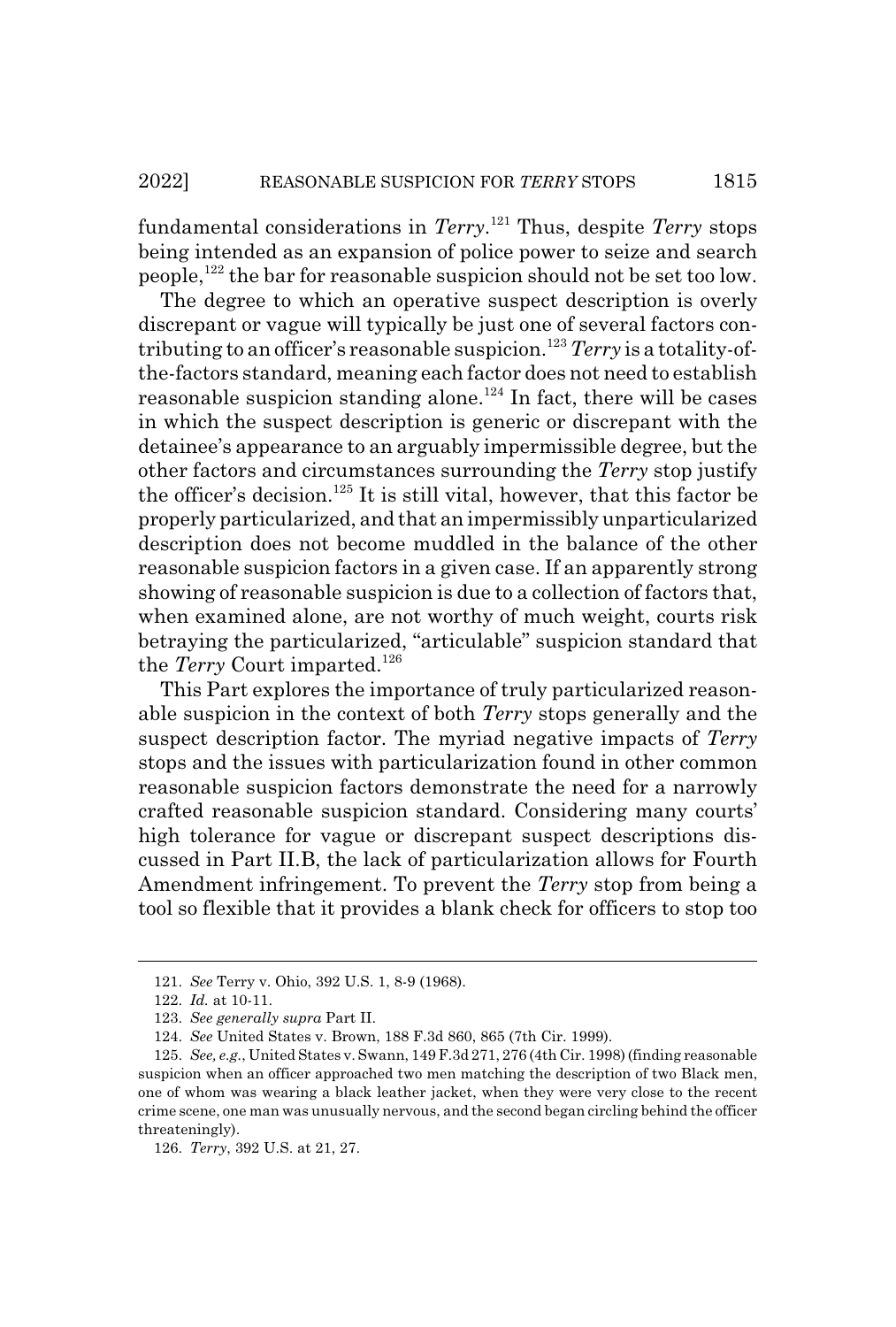many individuals, the reasonable suspicion standard around physical descriptions must change.

#### *A. A Narrowly Crafted Reasonable Suspicion Standard Is Critical*

*Terry*'s lone dissenter, Justice Douglas, expressed deep concerns over the new reasonable suspicion standard falling short of probable cause and what power that would bestow upon law enforcement.<sup>127</sup> He stated: "The term 'probable cause' rings a bell of certainty that is not sounded by phrases such as 'reasonable suspicion' .... [I]f the police can pick [an individual] up whenever they do not like the cut of his jib, ... we enter a new regime."128 These concerns were apt as, over five decades later, *Terry* stops are a pervasive policing tool.<sup>129</sup>

Today, *Terry* stops have far-reaching harms for those subjected to them, including legal consequences and physical and psychological harms.130 Further, racial minorities are disproportionately subjected to *Terry* stops.131 These impacts, as well as evidence of insufficient particularization in several other common reasonable suspicion factors, demonstrate that a narrowly crafted standard is critical.

## *1. The Harms of* Terry *Stops and the Disparate Policing and Stops of Racial Minorities*

The*Terry* Court itself recognized over fifty years ago the potential harms of over-policing, especially for racial minorities.<sup>132</sup> Investigatory stops and frisks, however brief and limited, are more than a minor indignity or inconvenience<sup>133</sup>—they can "be an annoying, frightening, and perhaps humiliating experience."134 Stops and frisks are "a serious intrusion upon the sanctity of the person, which may inflict great indignity and arouse strong resentment, and [they

130. *See infra* notes 143-49 and accompanying text.

<sup>127.</sup> *See id.* at 38 (Douglas, J., dissenting) ("The infringement on personal liberty of any 'seizure' of a person can only be 'reasonable' under the Fourth Amendment if we require the police to possess 'probable cause' before they seize him.").

<sup>128.</sup> *Id.* at 37, 39.

<sup>129.</sup> *See supra* note 24 and accompanying text.

<sup>131.</sup> *See supra* note 114 and accompanying text.

<sup>132.</sup> *See Terry*, 392 U.S. at 10-15.

<sup>133.</sup> *See id.* at 10-11.

<sup>134.</sup> *Id.* at 25.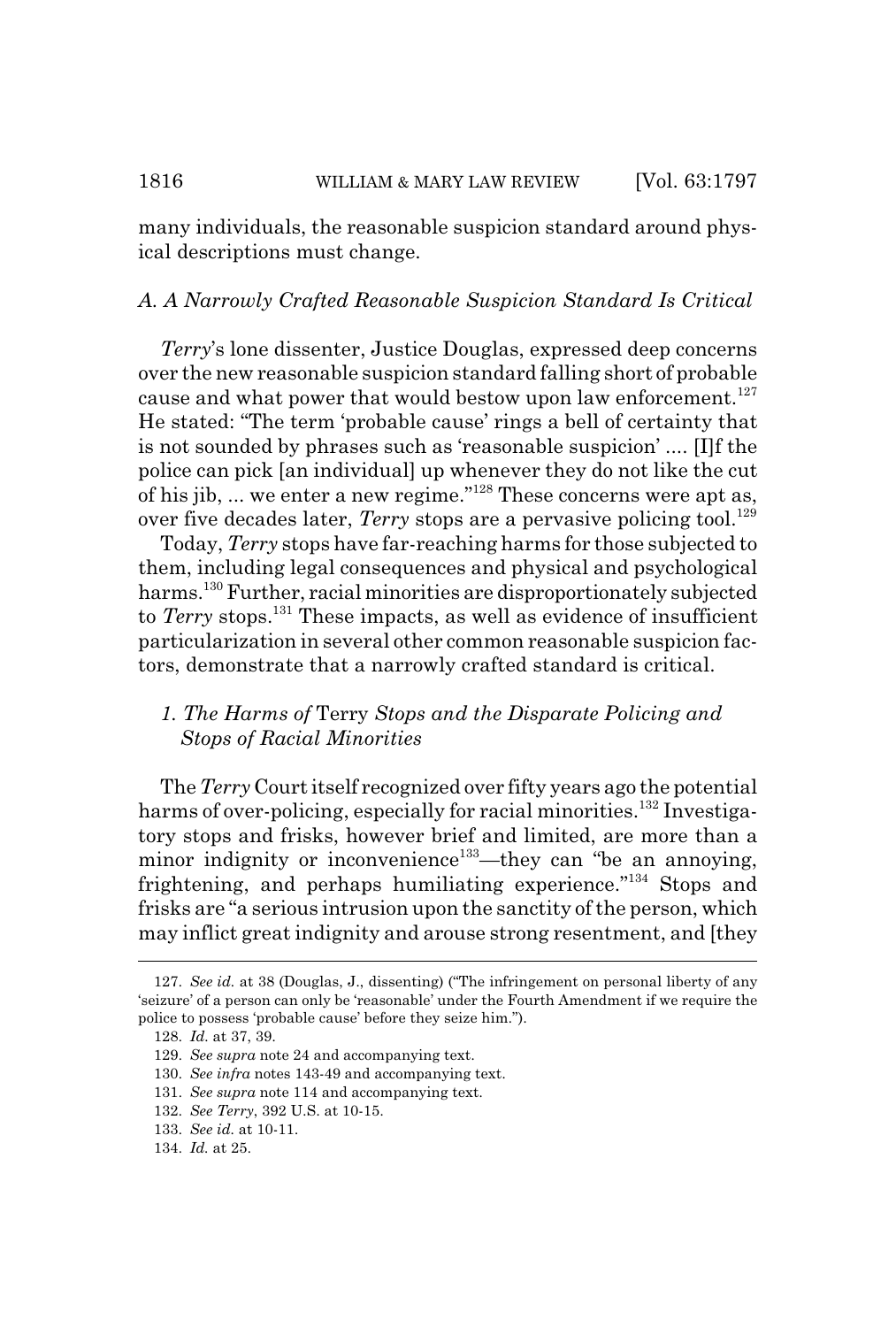are] not to be undertaken lightly."135 These encounters can be "hostile confrontations of armed men involving arrests, or injuries, or loss of life."136 The Court specifically noted that minority groups, especially Black communities, disproportionately feel the brunt of police harassment.137

The *Terry* Court was right to worry. Police perform millions of *Terry* stops every year,<sup>138</sup> a disparately high proportion of which involve racial minorities.<sup>139</sup> Implicit racial bias almost certainly contributes to this high number.  ${}^{\bar{1}40}$  It is no coincidence that the cases examined herein largely involved Black individuals.<sup>141</sup> Additionally, studies that have analyzed police behavior *during* these stops show that law enforcement officers are more likely to use force against racial minorities than against white people, and investigatory stops of racial minorities are more likely to progress into a full arrest.<sup>142</sup>

139. *See* Aziz Z. Huq, *The Consequences of Disparate Policing: Evaluating Stop and Frisk as a Modality of Urban Policing*, 101 MINN. L. REV. 2397, 2412, 2418-29 (2017) (finding that *Terry* stop and frisk measures are highly concentrated in minority neighborhoods and refuting arguments that this type of *Terry* stop provides the crime control benefits to justify such concentration); Floyd v. City of New York, 959 F. Supp. 2d 540, 560 (S.D.N.Y. 2013) (finding, based on expert testimony, that the New York Police Department performed *Terry* stops on Black and Hispanic residents at rates higher than white residents); ACLU FOUND. OF MASS., BLACK, BROWN, AND TARGETED: A REPORT ON BOSTON POLICE DEPARTMENT STREET ENCOUN-TERS FROM 2007-2010 1 (2014), https://www.aclum.org/sites/default/files/wp-content/uploads/ 2015/06/reports-black-brown-and-targeted.pdf [https://perma.cc/MP6G-UE7G] (finding that, between 2007-2010 in Boston, over 63 percent of those subjected to *Terry* stops and similar police encounters were Black, despite Black residents making up just 24 percent of Boston's population).

140. *See* Kristin Henning, *The Reasonable Black Child: Race, Adolescence, and the Fourth Amendment*, 67 AM. U. L. REV. 1513, 1543-49 (2018) (discussing research on implicit racial bias, such as officers' increased likelihood to interpret innocuous behavior or expressions as violent and aggressive when from Black people as opposed to from white people, and arguing that this bias contributes to the increased policing of Black individuals). *See generally* L. Song Richardson, *Implicit Racial Bias and Racial Anxiety: Implications for Stops and Frisks*, 15 OHIO ST. J. CRIM. L. 73 (2017) (discussing implicit racial bias in the policing context and finding that the *Terry* standard results in police interactions being driven by racial hunches, racial anxiety, and bias).

141. *See generally supra* Part II.

142. *See* LYNN LANGTON & MATTHEW DUROSE, U.S. DEP'T OF JUST. BUREAU OF JUST. STAT., NCJ 242937, POLICE BEHAVIOR DURING TRAFFIC AND STREET STOPS, 2011 1 (2013, rev. 2016), https://bjs.ojp.gov/content/pub/pdf/pbtss11.pdf [https://perma.cc/DA9J-22C6]; Jeffrey Fagan, Anthony A. Braga, Rod K. Brunson & April Pattavina, *Stops and Stares: Street Stops,*

<sup>135.</sup> *Id.* at 17.

<sup>136.</sup> *Id.* at 13.

<sup>137.</sup> *Id.* at 14.

<sup>138.</sup> *See supra* note 24 and accompanying text.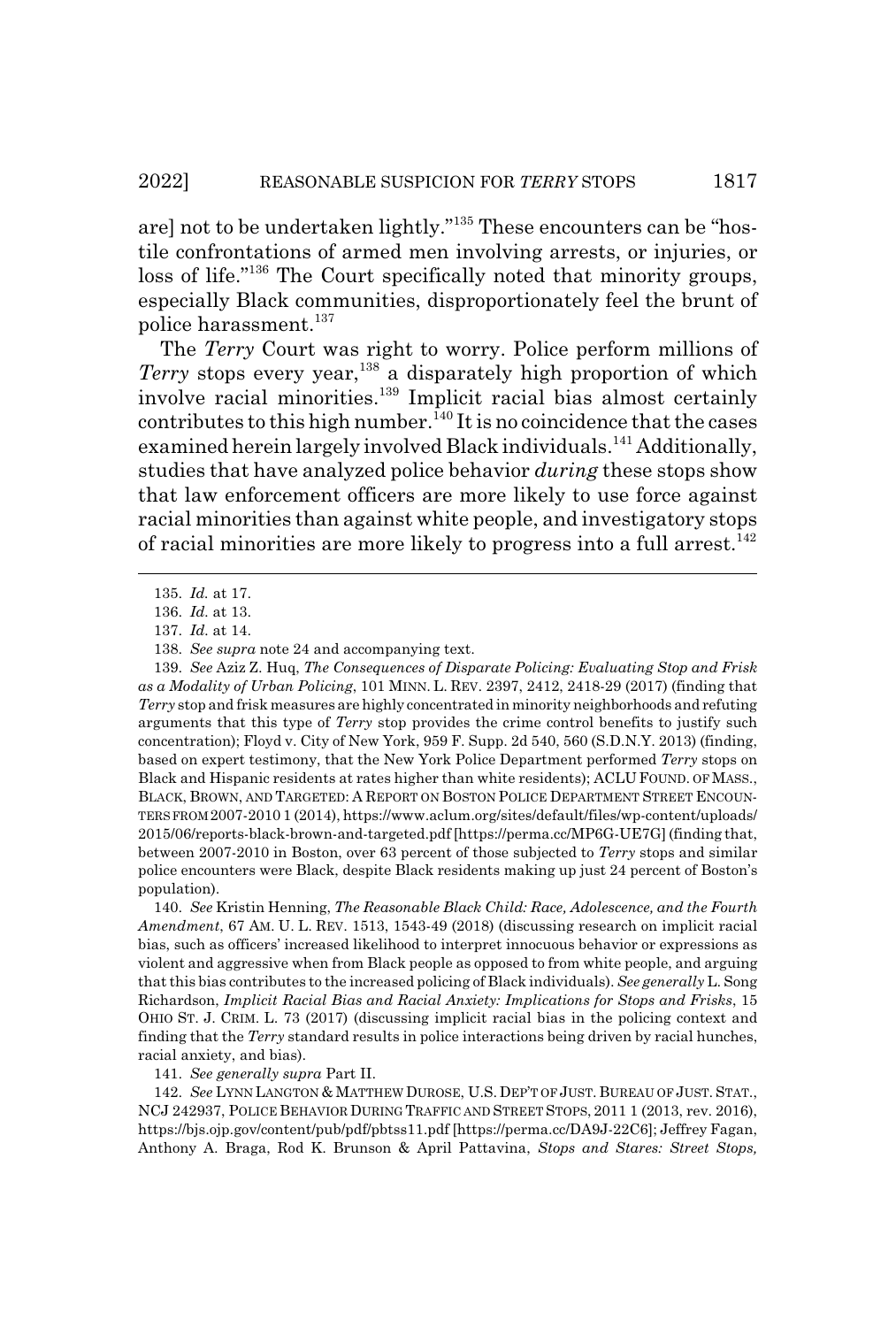#### 1818 WILLIAM & MARY LAW REVIEW [Vol. 63:1797

The harms of *Terry* stops go well beyond physical injuries or harsher legal consequences. *Terry* stops cause stigma and shame, particularly when people are stopped despite being innocent, while with family, or as a result of being singled out for their race.<sup>143</sup> *Terry* stops can provoke reactive physical violence and can be rife with verbal aggression, racial remarks, or sexual overtones.<sup>144</sup> Studies have even found elevated rates of post-traumatic stress disorder symptoms among those most often stopped.<sup>145</sup> Increased policing is also linked to greater instances of stress, high blood pressure, diabetes, asthma, and other health conditions.<sup>146</sup>

Beyond inappropriate encounters, trauma, and physical harm, improper arrests have collateral consequences, such as loss of employment, housing, benefits, or family stability.147 Stories from those subjected to *Terry* stops are punctuated with feelings of confusion, fright, embarrassment, and dehumanization.<sup>148</sup> In other words, the humiliation and fear that the *Terry* Court acknowledged as a risk in increased police-citizen investigatory encounters<sup>149</sup> has hardly abated.

#### *2. Other* Terry *Stop Reasonable Suspicion Factors with Particularization Problems*

In the years since *Terry*, advocates, judges, and legal minds alike have identified particularization issues with other common

*Surveillance, and Race in the New Policing*, 43 FORDHAM URB. L.J. 539, 560-61 (2016); Huq, *supra* note 139, at 2412.

143. *See* Fagan et al., *supra* note 142, at 559.

144. *See id.*

145. *See id.*

146. *See* Abigail A. Sewell & Kevin A. Jefferson, *Collateral Damage: The Health Effects of Invasive Police Encounters in New York City*, 93 J. URB. HEALTH 542, 542-43, 554-55 (2016); *see also* Jessie Hellmann, *Health Groups Call Police Brutality a Public Health Issue*, THE HILL (June 1, 2020, 6:34 PM), https://thehill.com/policy/healthcare/500568-health-groups-callpolice-brutality-a-public-health-issue [https://perma.cc/VRM8-Q27D].

147. *See* CTR. FOR CONST. RTS., STOP AND FRISK: THE HUMAN IMPACT 5-10 (2012), https:// ccrjustice.org/sites/default/files/attach/2015/08/the-human-impact-report.pdf [https://perma.cc/4YUC-7MVT].

148. See NAACP, BORN SUSPECT: STOP-AND-FRISK ABUSES & THE CONTINUED FIGHT TO END RACIAL PROFILING IN AMERICA 13-14 (2014), https://www.prisonpolicy.org/scans/naacp/ Born\_Suspect\_Report\_final\_web.pdf [https://perma.cc/H467-9R4D]; ACLU FOUND. OF MASS., *supra* note 139, at 12-13.

149. *See* Terry v. Ohio, 392 U.S. 1, 25 (1968).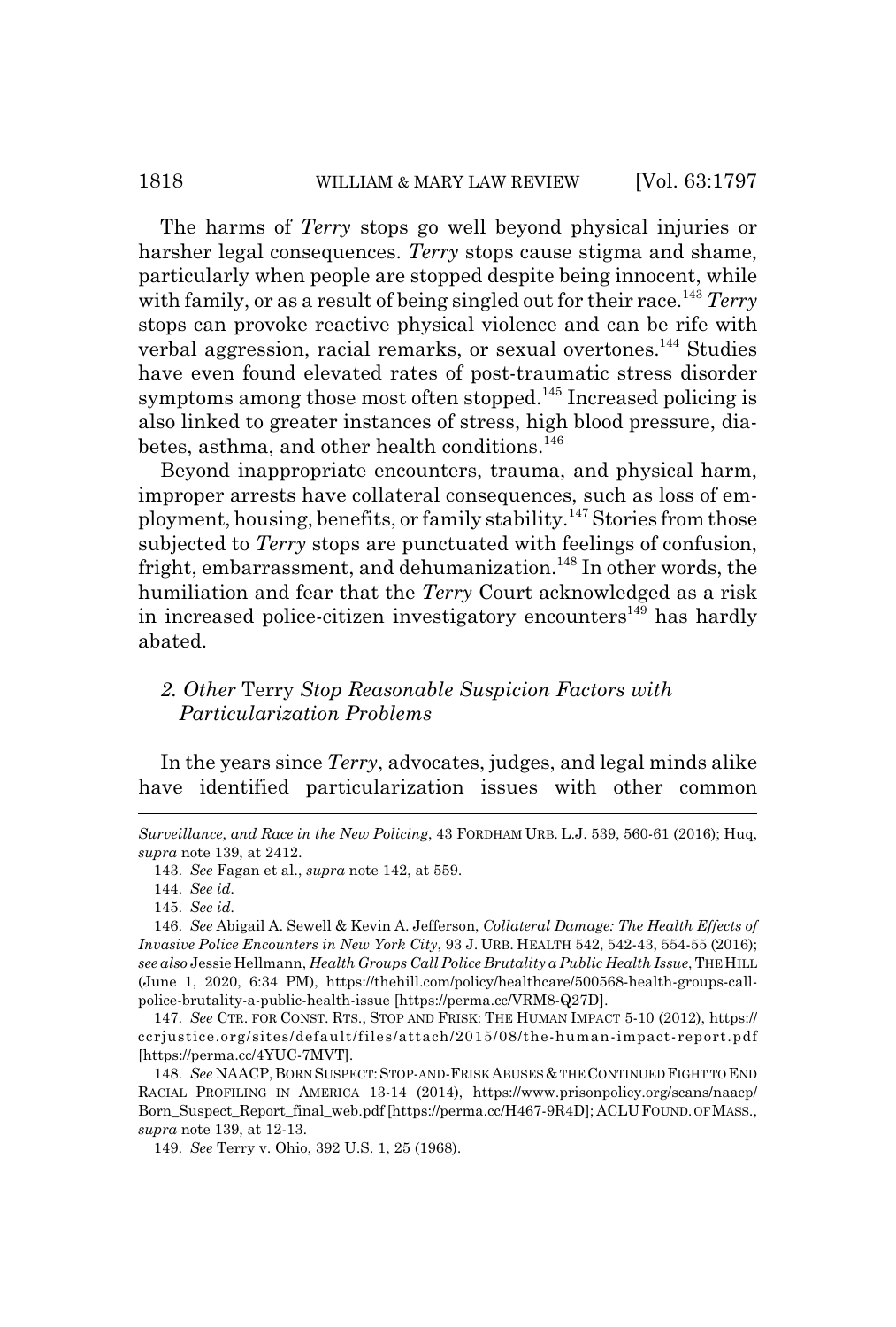reasonable suspicion factors. One such factor is when the subject of a *Terry* stop was in a "high crime area."150 Although the Court clarified that this factor standing alone is not sufficient for reasonable suspicion,<sup>151</sup> its legitimacy as a reasonable suspicion factor  $at$ *all* has been heavily questioned.<sup>152</sup>

These criticisms note that this factor has dangerous racial discrimination implications, is vastly undefined, and does not indicate an individual's activity or criminality.153 In short, one's mere location in a certain neighborhood does not adequately contribute to particularized suspicion of an individual's criminal activity and arguably should not be entitled to much weight.<sup>154</sup> As such, some courts have begun to shy away from affording this factor much influence in reasonable suspicion determinations.<sup>155</sup>

Similarly, legal minds have pointed to nervousness—another common reasonable suspicion factor—as problematically unparticularized.156 They argue that "[v]irtually any behavior has been

153. *See id.*

<sup>150.</sup> Illinois v. Wardlow, 528 U.S. 119, 124 (2000) (holding that running from the police or otherwise behaving evasively in a high-crime area amounted to the requisite reasonable suspicion for a stop).

<sup>151.</sup> *Id.* at 123.

<sup>152.</sup> *See* Holt Ortiz Alden, Note, *Discovering the Victim: The Enduring Problem with "High-Crime Areas*," 16 STAN. J. C.R. & C.L. 385, 403-09 (2020) (surveying various critiques of this factor in judicial and academic spheres).

<sup>154.</sup> *See, e.g.*, *id.* at 407-09 (collecting sources arguing for a narrower and more objective definition of high-crime area and other sources calling for abolishing this factor altogether); Bloom, *supra* note 61, at 266 (arguing that, in the context of *Terry* stops in response to completed, reported crimes, the high-crime area factor "is irrelevant—the crime has already occurred").

<sup>155.</sup> The Fourth Circuit recently "emphatically reject[ed]" giving this factor "any special weight in determining whether the officers faced exigent circumstances," stating that "[t]o do so would deem residents of ... any ... high-crime area[ ]less worthy of Fourth Amendment protection by making them more susceptible to search and seizure by virtue of where they live." United States v. Curry, 965 F.3d 313, 331 (4th Cir. 2020); *see also, e.g.*, United States v. Pedicini, 804 F. App'x 351, 355-56 (6th Cir. 2020) (stating that being in a high-crime area is relevant but "not absolute" and in this case was "further cabined by the fact that [the defendant] merely drove through the area").

<sup>156.</sup> *See, e.g.*, Anthony J. Ghiotto, *Traffic Stop Federalism: Protecting North Carolina Black Drivers from the United States Supreme Court*, 48 U. BALT. L. REV. 323, 367-68 (2019) (arguing that the reasonable suspicion standard is largely "built upon the subjective whims of a police officer" and thus stops often lack the requisite particularized suspicion of criminal activity); Craig S. Lerner, *Reasonable Suspicion and Mere Hunches*, 59 VAND. L. REV. 407, 437-38 (2006).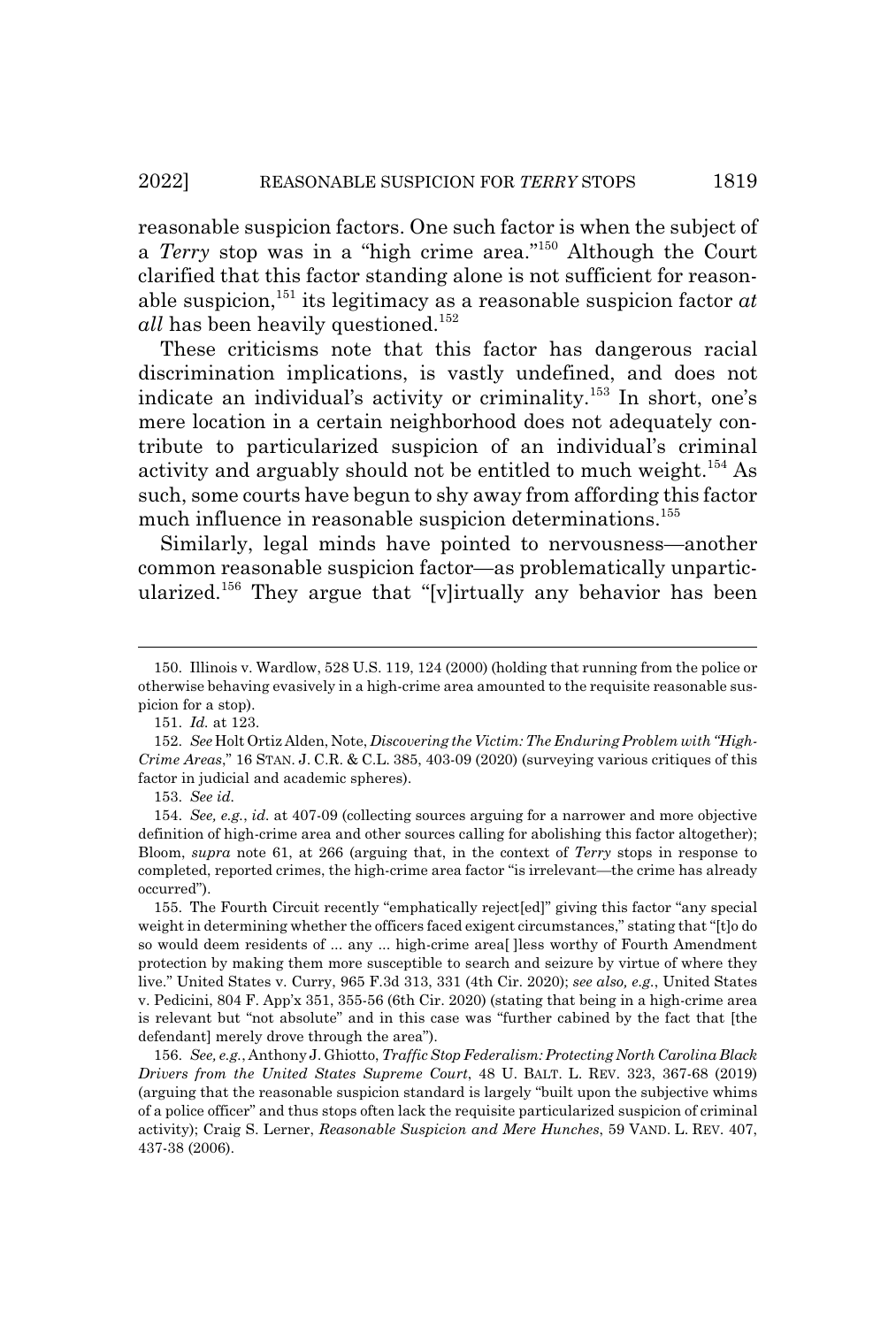deemed suspiciously nervous by police officers."157 Nervousness is also highly subjective and a common response to the presence of police, especially for historically over-policed or mistreated communities.158 Critics also signal a more general problem with the *Terry* standard's clarity, arguing that the line between objective and subjective evidence, or between particularized or generalized evidence, is blurry.159 Justice Thurgood Marshall similarly sounded alarm bells that the basis for reasonable suspicion has become unparticularized, pointing to the Drug Enforcement Administration's drug courier profile's "chameleon-like way of adapting to any particular set of observations."<sup>160</sup>

The emergence of particularization concerns in the context of so many other common reasonable suspicion factors demonstrates the problems that result from a standard not carefully, narrowly crafted. *Terry* stops in practice seem to have strayed from the foundational intent of the *Terry* opinion, which stressed the need for particularized, articulable suspicion.<sup>161</sup> Additionally, the concerns with other reasonable suspicion factors reveal that unparticularized hunches have the ability to convincingly pass for articulable, reasonable suspicion due to *Terry* being a totality-of-factors standard. In other words, can a handful of factors legitimately add up to reasonable suspicion if several—or all—of them have fundamental problems regarding insufficient particularization? The ideal answer—no—demonstrates the need for more vigilance toward the particularized nature of the factor at the heart of this Note: active suspects' physical descriptions.

# *B. Courts' Tolerance for Vague or Discrepant Suspect Descriptions in Reasonable Suspicion Determinations Is Too High*

The cases discussed in Part II, in which various courts made reasonable suspicion determinations when an active suspect

<sup>157.</sup> Lerner, *supra* note 156, at 437.

<sup>158.</sup> *Id.* at 435-36.

<sup>159.</sup> *See id.* at 414-15.

<sup>160.</sup> United States v. Sokolow, 490 U.S. 1, 13 (1989) (Marshall, J., dissenting) (quoting United States v. Sokolow, 831 F.2d 1413, 1418 (9th Cir. 1987)).

<sup>161.</sup> *See* Terry v. Ohio, 392 U.S. 1, 27 (1968); *supra* Part I.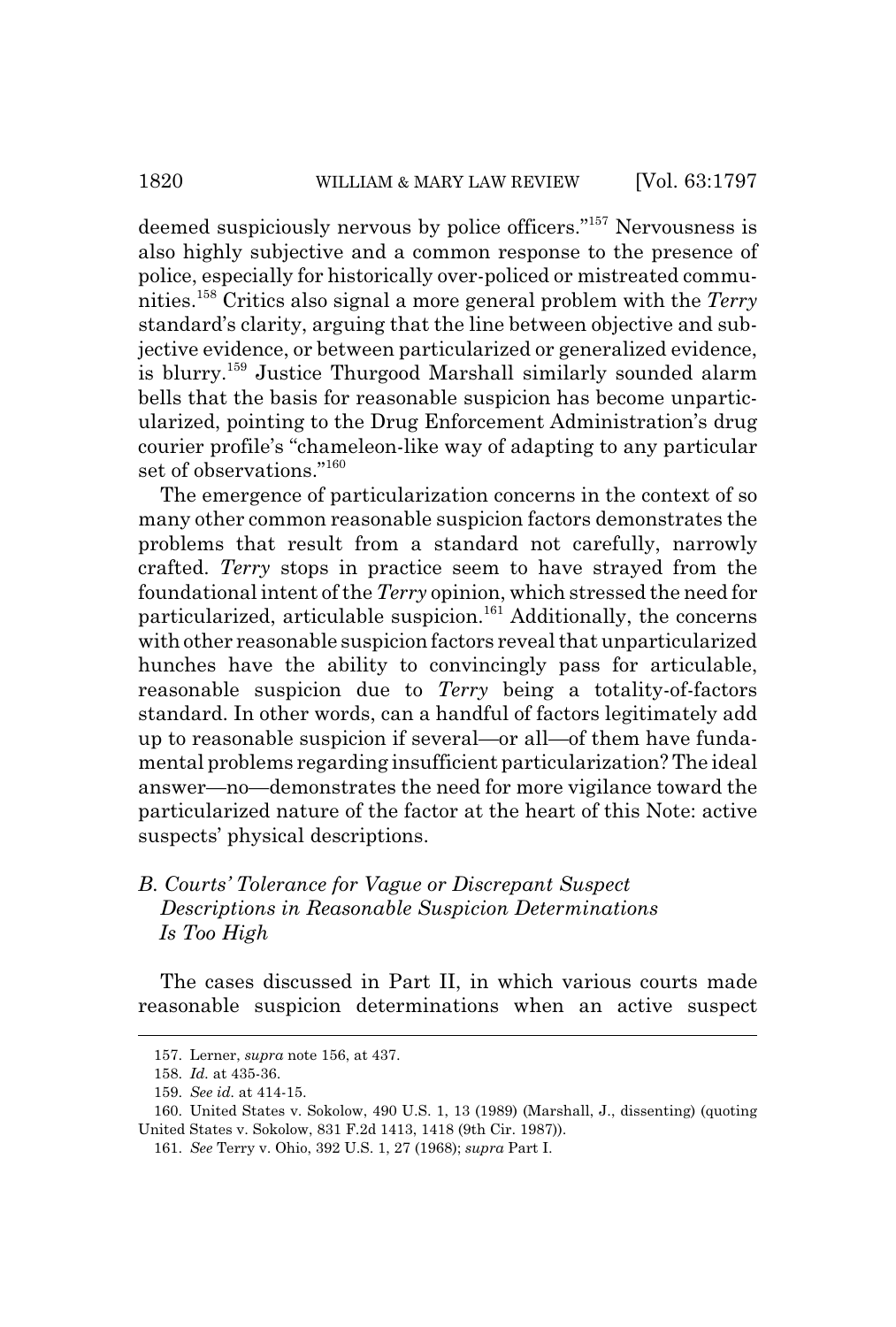description formed the primary basis for a *Terry* stop, demonstrate inconsistency in courts' interpretation of what amounts to reasonable suspicion. Courts' tolerance levels for *Terry* stops based on unparticularized descriptions—whether due to vagueness or appearance discrepancies—varied greatly from case to case.162

For courts that demonstrated an arguably high tolerance,<sup>163</sup> the police-deferential and public safety-concerned side of the *Terry* Court's balance<sup>164</sup> tipped the scales too much. With such a highly deferential application of *Terry*, law enforcement in many jurisdictions enjoy a very low bar as to how particularized this reasonable suspicion factor must be before stopping an individual. Given the disparate rates at which racial minorities, especially Black men, are the subjects of *Terry* stops,<sup>165</sup> a low bar enabling so many stops is impermissible. This opens the floodgates for all the harms—legal, physical, psychological, and otherwise—that flow from *Terry* stops and increased policing.<sup>166</sup>

Even for those courts that demonstrated a low tolerance for vague or discrepant descriptions leading to *Terry* stops, it is important to note that many were appellate courts reversing the decisions of courts below that *did* find reasonable suspicion on the same facts.<sup>167</sup> This demonstrates that there is disparity and inconsistency between courts' analysis of this factor—even within jurisdictions.

Further, courts only make reasonable suspicion determinations once a defendant (if a *Terry* stop led to criminal charges) or plaintiff (when an individual sues on civil rights grounds regarding the stop) proceeds past the plea bargaining or settlement stage, respectively. This is exceedingly rare, as at least 90 percent of criminal defendants take a guilty plea deal, $^{168}$  and civil cases settle about as frequently.169 For an individual to be in court challenging the

<sup>162.</sup> *See supra* Part II.

<sup>163.</sup> *See supra* Part II.B.

<sup>164.</sup> *See supra* notes 53-55 and accompanying text.

<sup>165.</sup> *See supra* notes 137-42 and accompanying text.

<sup>166.</sup> *See supra* notes 143-49 and accompanying text.

<sup>167.</sup> *See, e.g.*, *supra* notes 94, 100 and accompanying text.

<sup>168.</sup> *See* John Gramlich, *Only 2% of Federal Criminal Defendants Go to Trial, and Most Who Do Are Found Guilty*, PEW RSCH. CTR. (June 11, 2019), https://pewrsr.ch/2F1Qxn7 [https://perma.cc/922G-58A8].

<sup>169.</sup> *See* Jonathan D. Glater, *Study Finds Settling Is Better than Going to Trial*, N.Y.TIMES (Aug. 7, 2008), https://www.nytimes.com/2008/08/08/business/08law.html [https://perma.cc/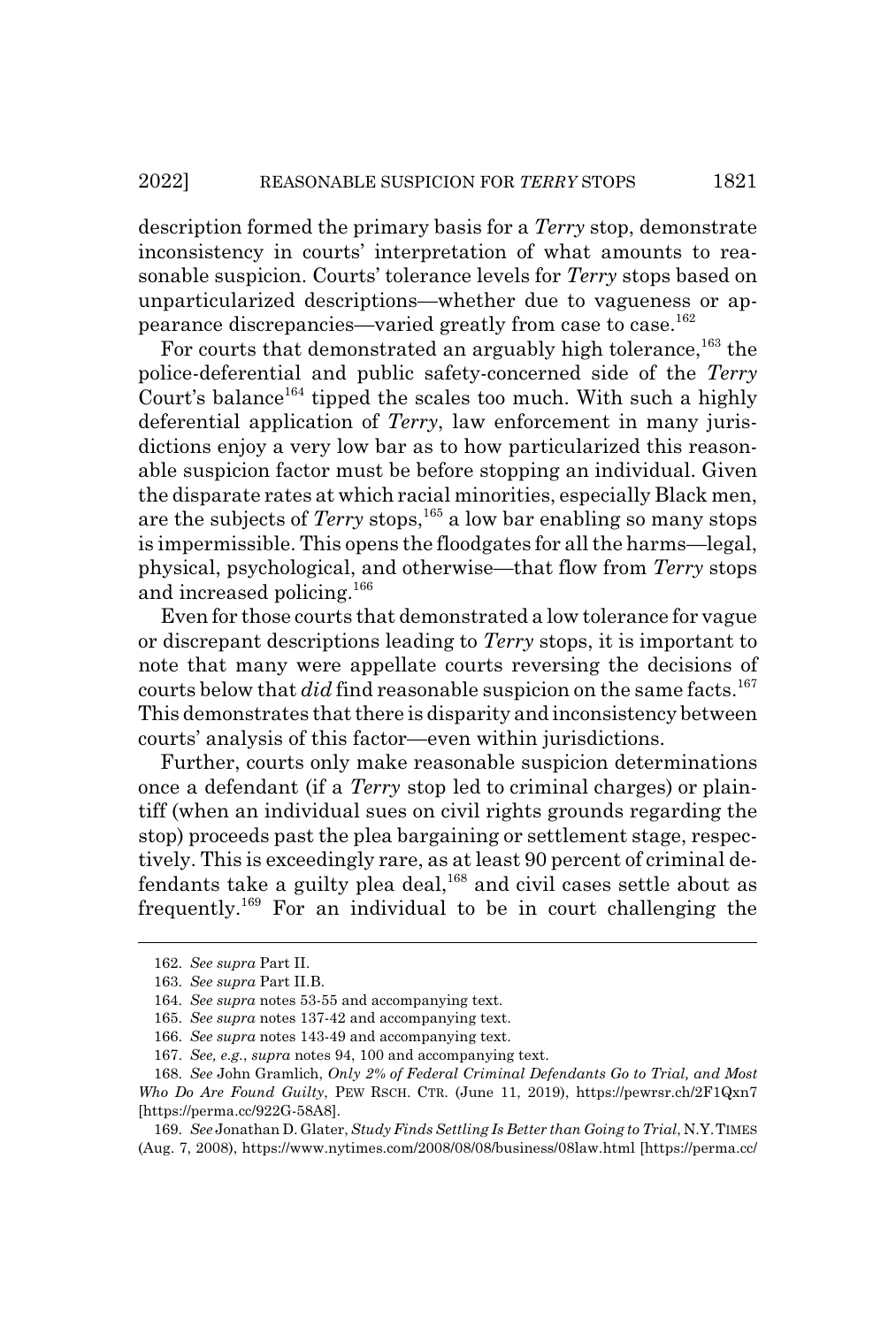reasonableness of a *Terry* stop, it means he or she had the wherewithal and financial means to persist past these earlier stages and into a suppression hearing, trial, or possibly even an appeal.<sup>170</sup> For civil plaintiffs suing under 42 U.S.C. § 1983 for constitutional rights violations, qualified immunity makes holding police officers accountable exceptionally difficult.<sup>171</sup>

This context requires one to consider how many individuals experience potentially unreasonable *Terry* stops but never have the opportunity or forum for a meaningful examination of the stop's legality. In other words, there are enough problematic stops and differing reasonable suspicion interpretations to deduce that this issue is even more pervasive than one sees. Therefore, it is critical that police officers in the field have a clear understanding of what amounts to reasonable suspicion regarding suspect descriptions. The demonstrated variety in courts' treatment of such physical descriptions—particularly those courts showing a high tolerance for vagueness or discrepancies—signals that how particularized this factor must be is anything but clear.

# *C. Courts' High Tolerance Allows for Infringement of Individuals' Fourth Amendment Rights, and the Standard Must Change*

The Fourth Amendment serves to limit police conduct toward individuals, keeping citizens protected from unreasonable intru $sion.<sup>172</sup>$  In creating a new doctrine that expanded rather than constricted police latitude, the *Terry* Court stated that it must be

MB4M-9MQV] (finding that 80 to 92 percent of cases settle); *see also Judicial Business 2017 Table C-4—U.S. District Courts—Civil Cases Terminated, by Nature of Suit and Action Taken*, U.S. CTS. 1 (Sept. 30, 2017), http://www.uscourts.gov/sites/default/files/data\_tables/ jb\_c4\_0930.2017.pdf [https://perma.cc/J34T-S4H4] (finding that less than 1 percent of federal civil cases reached trial in fiscal year 2017).

<sup>170.</sup> For a discussion on the additional disadvantages that indigent criminal defendants in particular face while advancing through the legal process, see generally Adam M. Gershowitz, *Raise the Proof: A Default Rule for Indigent Defense*, 40 CONN. L. REV. 85 (2007).

<sup>171.</sup> *See generally* Karen Blum, Erwin Chemerinsky & Martin A. Schwartz, *Qualified Immunity Developments: Not Much* Hope *Left for Plaintiffs*, 29 TOURO L. REV. 633, 636-37, 644, 646, 652, 657 (2013).

<sup>172.</sup> *See* Terry v. Ohio, 392 U.S. 1, 11, 15-16 (1968) ("The heart of the Fourth Amendment ... is a severe requirement of specific justification for any intrusion upon protected personal security.").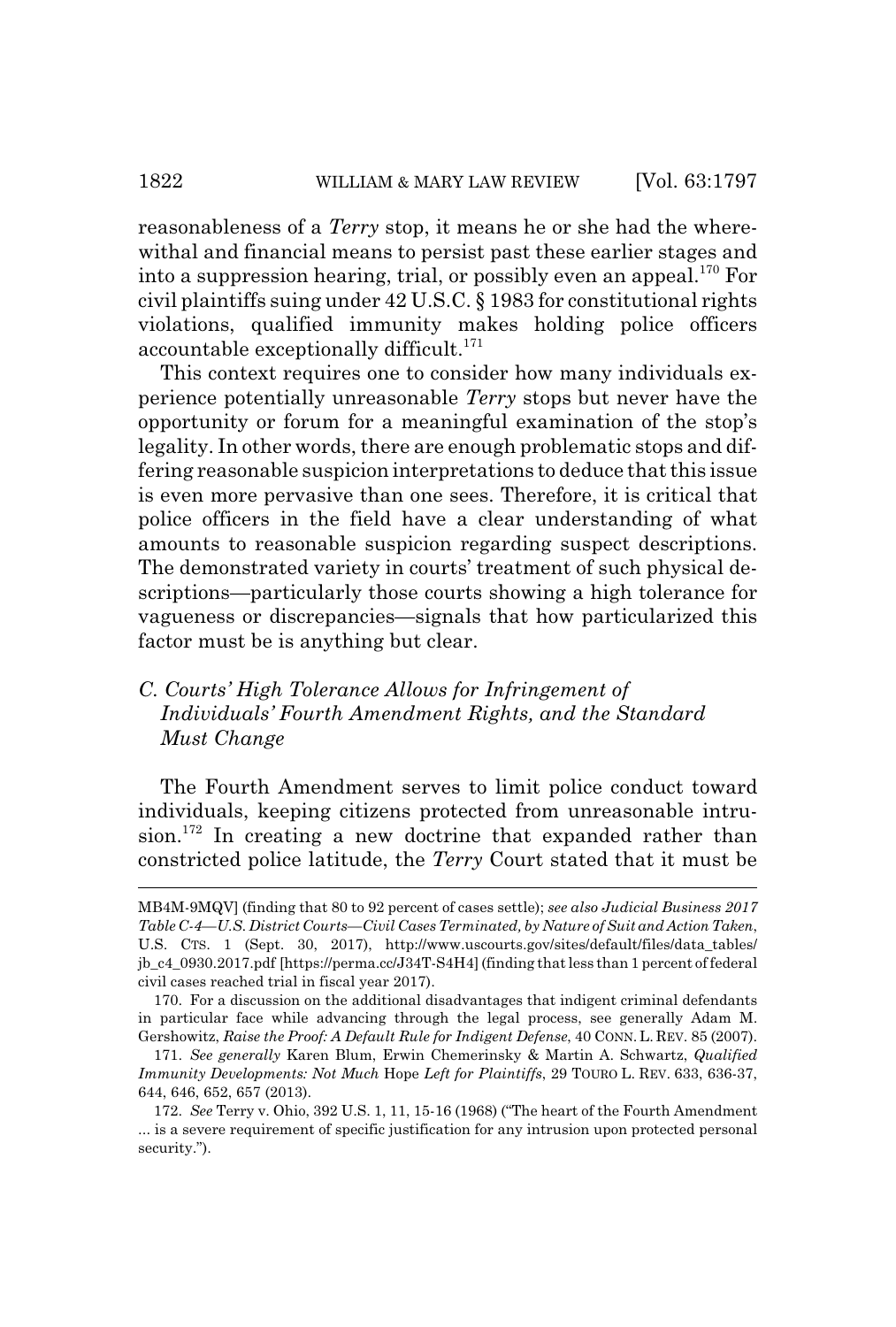"narrowly drawn."173 The Court acknowledged the dangers and detriments of investigatory stops $174$  and reaffirmed the gravity of the personal right at stake.175 When the time came to lay down a new standard, the *Terry* Court intended it to be limited: reasonable suspicion that criminal activity is afoot based on "specific and articulable facts,"176 not merely an "inchoate and unparticularized suspicion or 'hunch."<sup>177</sup> Without this particularization, then, an investigatory stop pursuant to *Terry* cannot comport with the Fourth Amendment.<sup>178</sup>

Courts' tolerance of unparticularized suspect descriptions providing reasonable suspicion for a *Terry* stop therefore threatens the infringement of individuals' Fourth Amendment liberties. When a physical description is either so generic that it could apply to many individuals in the area or is highly discrepant with the eventual subject's physical appearance, it lacks the particularization that *Terry* requires. Of course, an unparticularized suspect description may not disturb the presence of reasonable, articulable suspicion if the totality of other factors and circumstances justified the *Terry* stop.179 However, as discussed in Part II.A, in the context of an active search for a suspect, the provided physical description will often be the key driver of officers' suspicion and the decision to stop someone.

Therefore, given the harms and disparate policing that result from description-based *Terry* stops, and given that *Terry* requires particularized suspicion to comport with the Fourth Amendment, the suspect description factor cannot continue to be weighed and treated as it is now. Courts should no longer tolerate vague or discrepant suspect descriptions contributing to reasonable suspicion.

<sup>173.</sup> *Id.* at 27.

<sup>174.</sup> *See id.* at 11-15, 24-26.

<sup>175.</sup> *See id.* at 8-9 ("No right is held more sacred, or is more carefully guarded, by the common law, than the right of every individual to the possession and control of his own person, free from all restraint or interference of others, unless by clear and unquestionable authority of law." (quoting Union Pac. R.R. Co. v. Botsford, 141 U.S. 250, 251 (1891))).

<sup>176.</sup> *Id.* at 21.

<sup>177.</sup> *Id.* at 27.

<sup>178.</sup> *See id.*

<sup>179.</sup> *See, e.g.*, *supra* note 125 and accompanying text.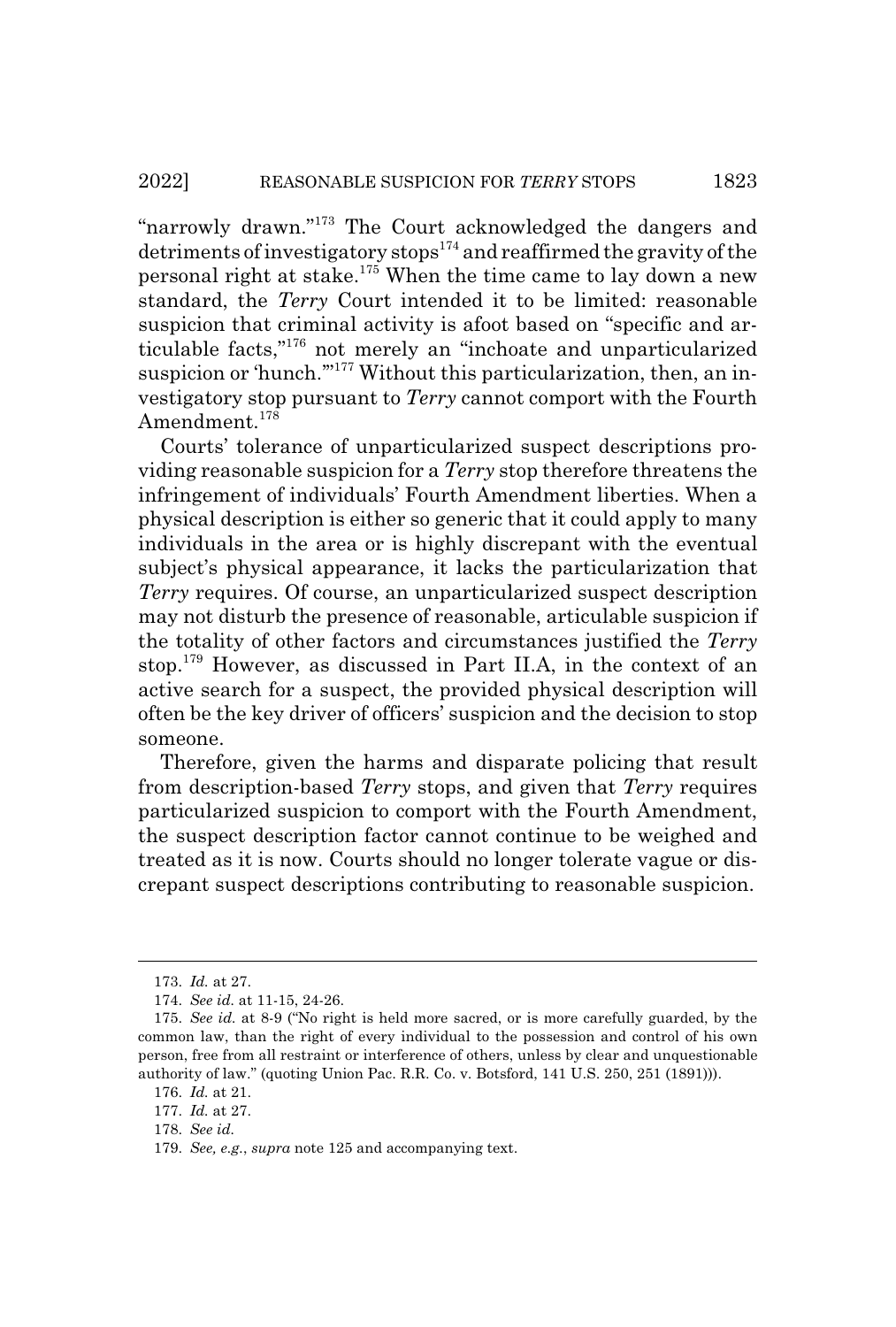### IV. HOW COURTS SHOULD WEIGH THE SUSPECT DESCRIPTION FACTOR IN REASONABLE SUSPICION DETERMINATIONS

The deleterious effects of widespread and unreasonable *Terry* stops, and the inconsistent and often highly police-deferential way that courts approach the suspect description factor explored herein, reveal a pronounced problem with modern *Terry* stop practices. A new standard is needed to revitalize the particularization that *Terry* and the Fourth Amendment require.

This new standard would foster consistency among courts, ensure suspect descriptions informing reasonable suspicion are properly particularized, and promote more reasonable and equitable police conduct in the field. Because the new standard would simply reinvigorate what *Terry* and the Fourth Amendment demand, rather than restrict police latitude, public safety would not suffer as a result of the proposed new standard.

#### *A. A New Standard*

When an officer's reasonable suspicion to perform a *Terry* stop is based in any part on the target of the stop matching a physical description of an active criminal suspect, the court's reasonable suspicion analysis should look for indicia that the description was sufficiently particularized. This additional analysis regarding the description factor will supplement—not replace—the typical totality-of-factors analysis. For this indicia-of-particularization analysis, the court should consider: (1) the degree of discrepancy, including the type of discrepancies,<sup>180</sup> between the suspect description and the detainee's appearance, (2) the degree of vagueness of the description, and (3) the context in which the search for the suspect and eventual *Terry* stop occurred as it relates to the likelihood that many individuals in the area could have matched the description.

<sup>180.</sup> For example, a discrepancy between a navy blue jacket and a black one is quite different from the suspect having black shoulder-length hair and the person stopped having a blonde crew cut. Courts also, often rightfully, distinguish descriptors that can be easily changed in a moment. *See supra* note 89 and accompanying text.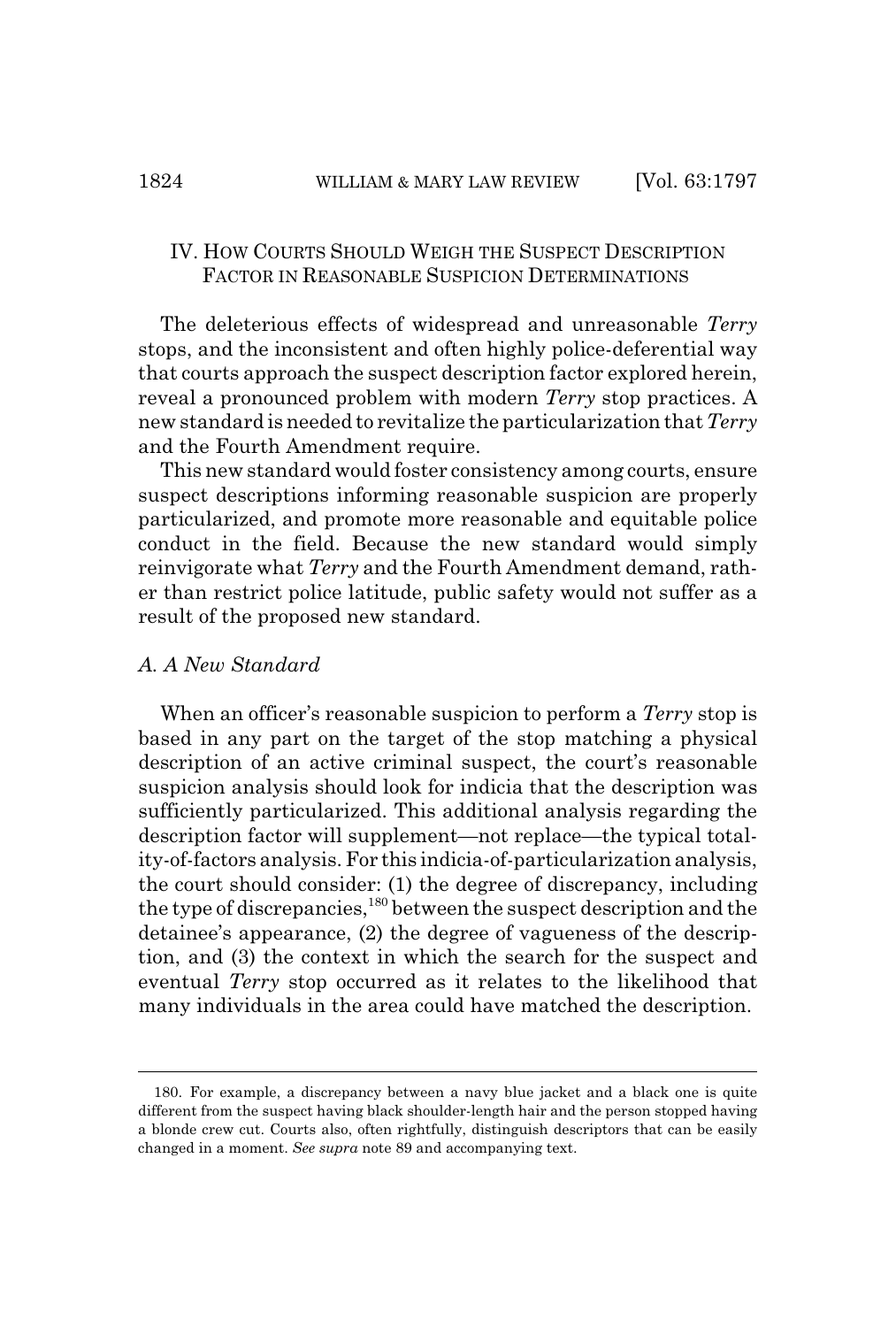These additional considerations will not result in a bright-line rule—reasonable suspicion is, appropriately, a totality-of-the circumstances analysis. Rather, this new standard would require courts to go through a supplementary layer of analysis on top of the usual reasonable suspicion examination, still looking at the totality of the circumstances.

Courts are already accustomed to performing an additional layer of analysis with respect to an individual reasonable suspicion factor. When an informant's tip or 911 report of criminal activity contributes to an officer's reasonable suspicion, courts look for "indicia of reliability" of the information given.<sup>181</sup> Courts perform a supplementary analysis with this factor, considering the degree to which the tip's predicted events or information are corroborated by the police's observations, the degree to which the tip provided information about future acts or in-depth details rather than readily observable facts, and whether the tip was anonymous or from a known informant or citizen who identifies themself. $182$ 

Just as the additional standard around informant tips recognizes the need for extra reliability considerations to ensure a *Terry* stop possessed the requisite level of suspicion, the suspect description factor warrants additional consideration as well. As discussed, the courts' inconsistency and high tolerance for lack of particularization with this factor, coupled with the fact that it will often be the key driver of suspicion for a stop in active suspect searches, demonstrate the need for a supplementary standard.

Courts undertaking this additional consideration for the physical description factor would better expose any lack of particularization that may have otherwise been lost in the usual totality-of-factors balance. This would foster more consistent approaches to this reasonable suspicion factor, as well as decrease courts' tolerance of unparticularized descriptions. Some courts appear to weigh these considerations already,<sup>183</sup> but a clearer, more standardized approach is needed to truly ensure consistency among all courts.

<sup>181.</sup> Alabama v. White, 496 U.S. 325, 328-30 (1990); *see also* Adams v. Williams, 407 U.S. 143, 147-48 (1972).

<sup>182.</sup> *See White*, 496 U.S. at 330-31; *Adams*, 407 U.S. at 146-48.

<sup>183.</sup> *See, e.g.*, United States v. Quinn, 812 F.3d 694, 699 (8th Cir. 2016) (discussing that vague suspect descriptions can still provide reasonable suspicion when there is a lack of other individuals or vehicles in the search area at the time).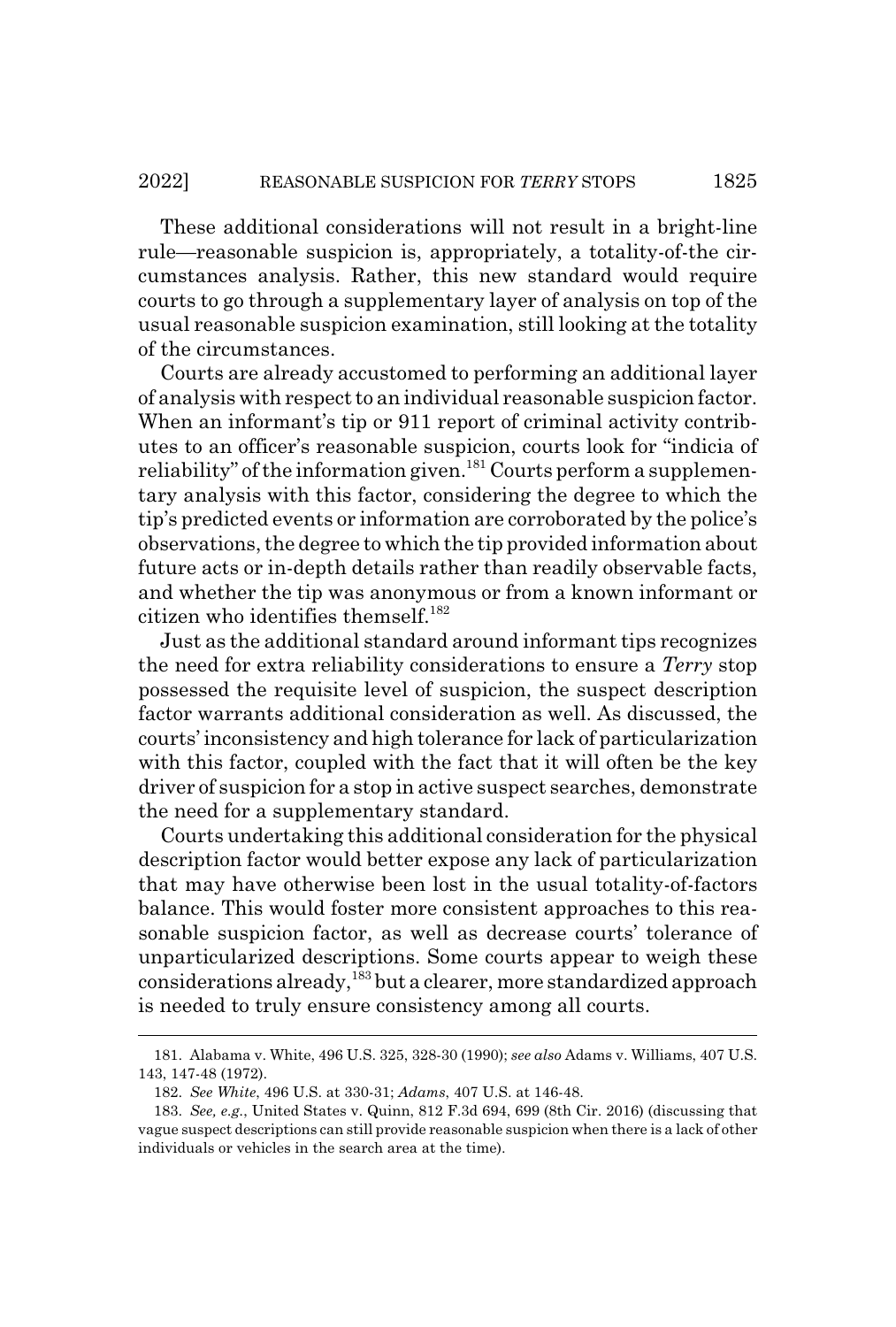Further, this new standard would promote more reasonable and particularized *Terry* stops by police officers. Rules excluding evidence seized in violation of the Fourth Amendment deter unreasonable police conduct, as "limitations upon the fruit to be gathered tend to limit the quest itself."184 As the *Terry* Court noted, while exclusionary rules will not affect all police behavior, they serve to discourage police misconduct.185 Courts indeed have the "responsibility to guard against police conduct which is overbearing or harassing," and do so through their exclusionary rulings.<sup>186</sup> Thus, this proposed reasonable suspicion standard with respect to physical descriptions would help address unreasonable *Terry* stops and searches in the field and the disparate impacts and harms that flow from them.<sup>187</sup>

## *B. Counterargument: Public Safety Will Suffer if Police Latitude Is Restricted*

As discussed in Part I, "the *Terry* Court had the difficult task of balancing the police-purported need for a workable tool short of probable cause to use in temporary investigatory detentions and protecting the people's constitutional right against ... abusive police power."188 The purpose of authorizing *Terry* stops was to provide law enforcement with more flexibility and "not prevent proactive policing."189 The clear counterargument to the proposed new standard will naturally be that placing limitations on the current *Terry* standard "will unnecessarily constrain [law enforcement's] expertise and intuition in detecting crime."190 If the police's latitude and flexibility are limited, some will argue, public safety will suffer.

While the impact that increased *Terry* stops have on general crime reduction is debatable, $191$  these concerns are undoubtedly

<sup>184.</sup> Terry v. Ohio, 392 U.S. 1, 29 (1968) (quoting United States v. Poller, 43 F.2d 911, 914 (2d Cir. 1930)).

<sup>185.</sup> *Id.* at 12-15.

<sup>186.</sup> *Id.* at 15.

<sup>187.</sup> *See generally supra* Part III.A.1.

<sup>188.</sup> Jones, *supra* note 27, at 513.

<sup>189.</sup> *Id.*

<sup>190.</sup> Henning, *supra* note 140, at 1566.

<sup>191.</sup> *Compare* Jeffrey Bellin, *The Inverse Relationship Between the Constitutionality and Effectiveness of New York City "Stop and Frisk,"* 94 B.U.L.REV. 1495, 1520-35 (2014) (finding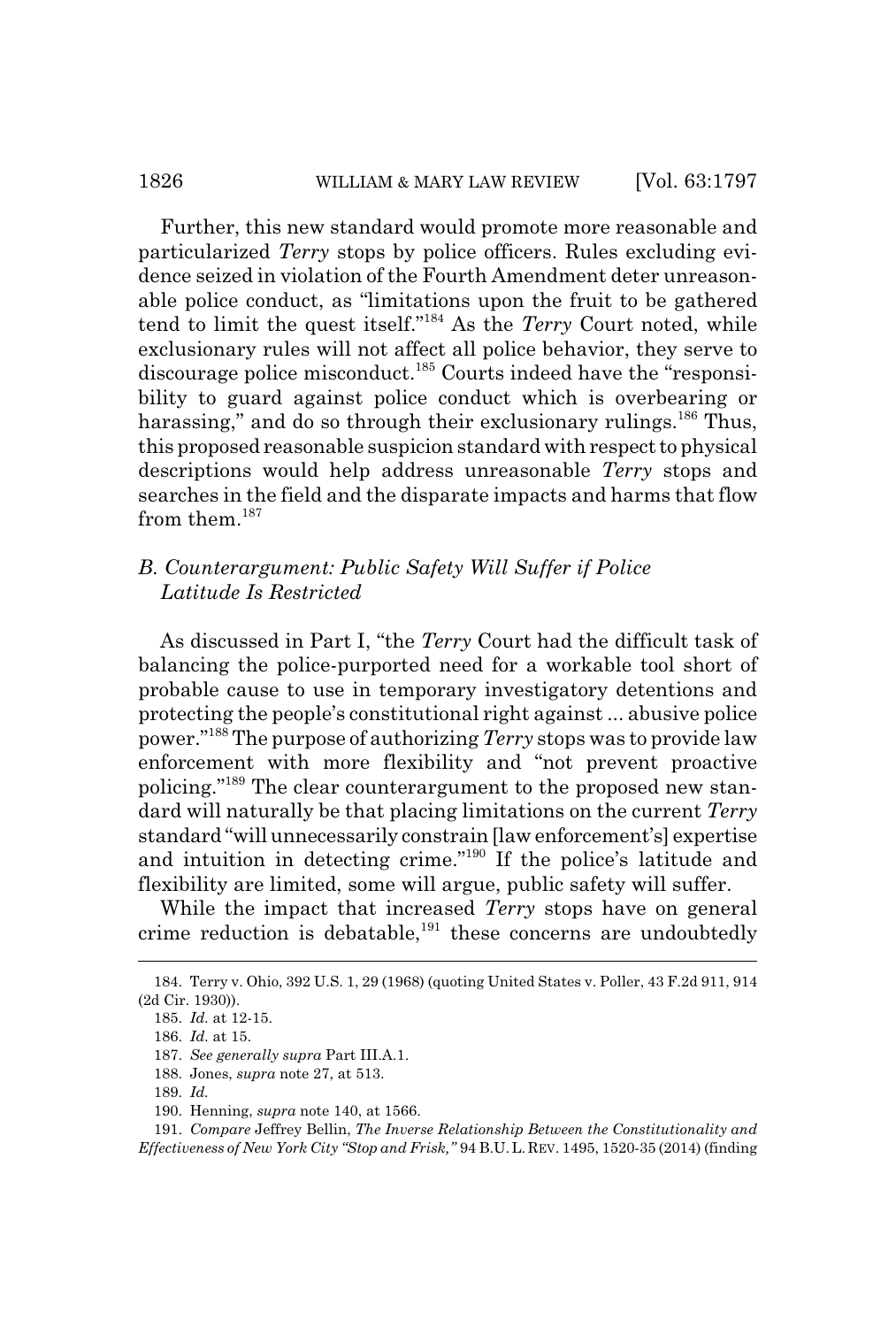prominent in the context of police conducting a *Terry* stop pursuant to an active criminal suspect's description. This particular scenario contemplates a situation in which a crime is known to have very recently been committed in the immediate area.<sup>192</sup> When an individual has just committed a crime, particularly a violent or serious offense, the desirability for police to be able to swiftly apprehend that individual is high.

However, this proposed new standard is simply a return to the particularization that *Terry* and the Fourth Amendment require. The rules and standards of *Terry* are unchanged, and the additional indicia of particularization analysis ensures that investigatory stops better comport with *Terry*'s principles. When the Supreme Court crafts a new constitutional rule, it is impermissible to stray outside of that standard over the years. As such, this new standard represents a critically needed fine-tuning of modern stop and frisk practices, grounded in *Terry* itself.

Requiring increased particularization with this factor is not only essential for maintaining constitutionality and protecting individuals' rights. Particularization also aids police officers in crime prevention and apprehension. When police are actively searching for a suspect, a more particularized physical description actually enhances public safety and ensures more efficient use of police resources. When a suspect description is highly discrepant with the appearance of an individual that officers encounter, this should signal to the officers that they likely should continue searching. Stopping this individual who is likely not their suspect wastes precious time in an active search. If the discrepancies are reasonably explained, perhaps because it is dark outside or a physical descriptor is one that could be easily and quickly changed, the proposed standard examining indicia of particularization would take that into account.

that New York City's mass stop and frisk efforts may have reduced gun possession and thus violent crime and incarceration), *with* Press Release, N.Y. Civ. Liberties Union, Latest Data: Stop-and-Frisk and Crime Both Lowest in Years (Oct. 11, 2016) [hereinafter NYCLU, Latest Data], https://www.nyclu.org/en/press-releases/latest-data-stop-and-frisk-and-crime-bothlowest-years [https://perma.cc/3DKL-PKA6] (finding that "dramatic reduction in stops is not jeopardizing public safety" as crime in New York City continued to fall to record lows alongside a dramatic reduction in *Terry* stops).

<sup>192.</sup> *See generally supra* Part II.A.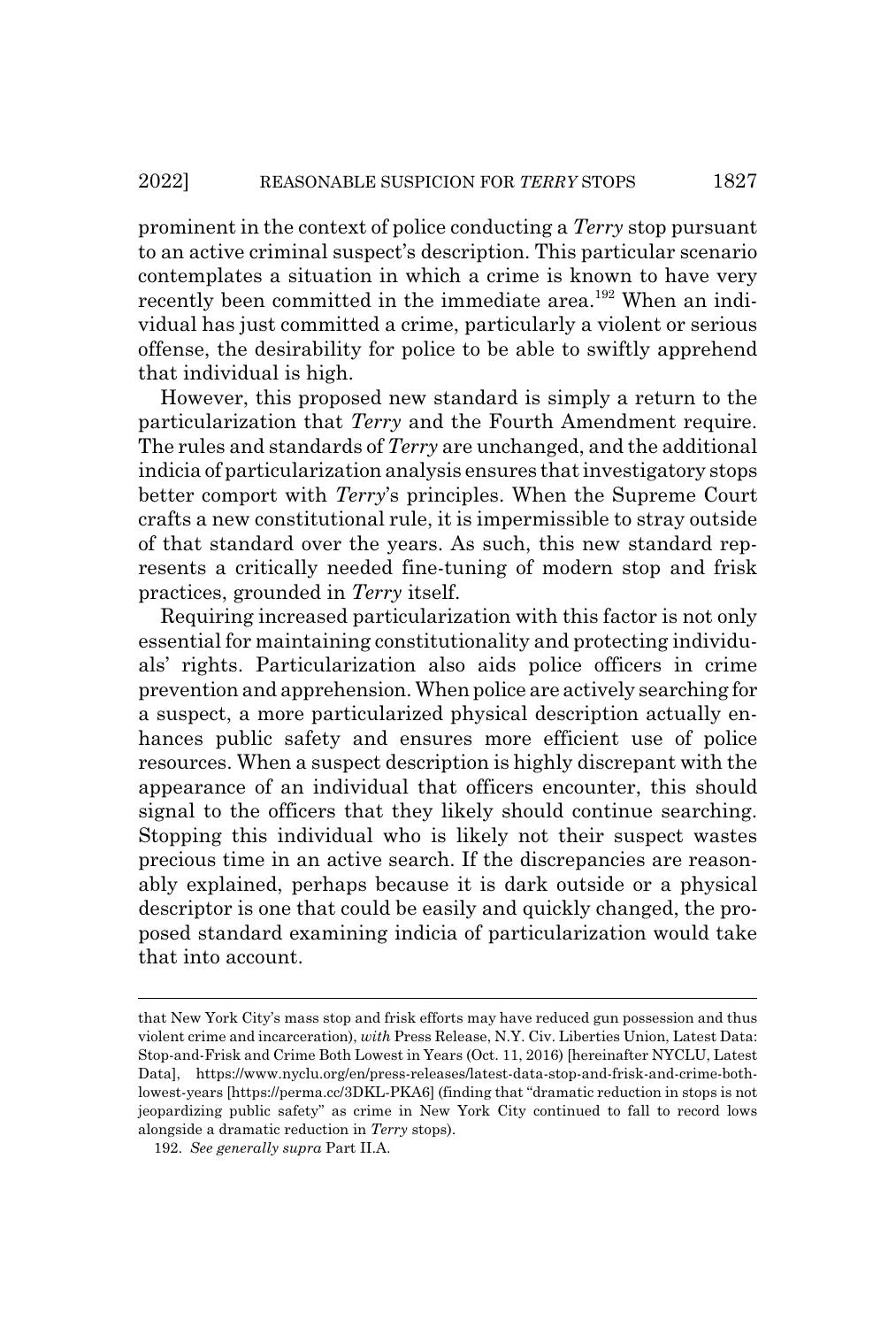For example, in Mr. Harbin's case discussed at the outset of this Note, considering more carefully the many physical discrepancies between him and the suspect, and perhaps the context of the search area, would have helped officers realize that Mr. Harbin was not their suspect.<sup>193</sup> Mr. Harbin could have been spared the distressing encounter, and officers could have saved time and effort better spent on locating and apprehending the actual perpetrator.

Similarly, for descriptions that are unparticularized due to vagueness, the new standard would help instruct officers to consider the context of the suspect search and whether a physical description is so scant that it could apply to many individuals in the vicinity. This would aid officers by signaling that they should gather more physical descriptors from witnesses, if possible, or look for additional suspicious circumstances beyond the description—*before* performing the stop—such as the way the individual is behaving.

Thus, whether officers are dealing with discrepant or overly vague descriptions, the new standard would help—not hinder—in identifying the perpetrator for more prompt and effective apprehension.<sup>194</sup> The proposed new standard revitalizes the particularization requirement of *Terry*. Because this standard's impact on police work would improve public safety in active suspect searches, and because it acts to reinforce individuals' essential rights, it will better allow the police to "serve and protect" their communities.

#### **CONCLUSION**

Courts' tolerance of highly discrepant or vague suspect descriptions forming the basis of reasonable suspicion for a *Terry* stop threatens Fourth Amendment infringement. A new standard is critical to addressing this problem and revitalizing the particularization requirement handed down in *Terry*. The *Terry* Court navigated a delicate balance between public safety needs and

<sup>193.</sup> *See supra* notes 1-18 and accompanying text.

<sup>194.</sup> New York City saw this effect following a dramatic reduction in *Terry* stops and frisks, when data suggested that "fewer stops correspond[ed] to more effective stops." NYCLU, Latest Data, *supra* note 191. The proportion of stops that led to an arrest jumped from less than 10 percent each quarter from 2004 to 2012 to over 20 percent in the first quarter of 2016. *Id.* Similarly, police stopped nearly 320,000 innocent people in the first six months of 2011 but fewer than 6,000 innocent people in the first six months of 2016. *Id.*